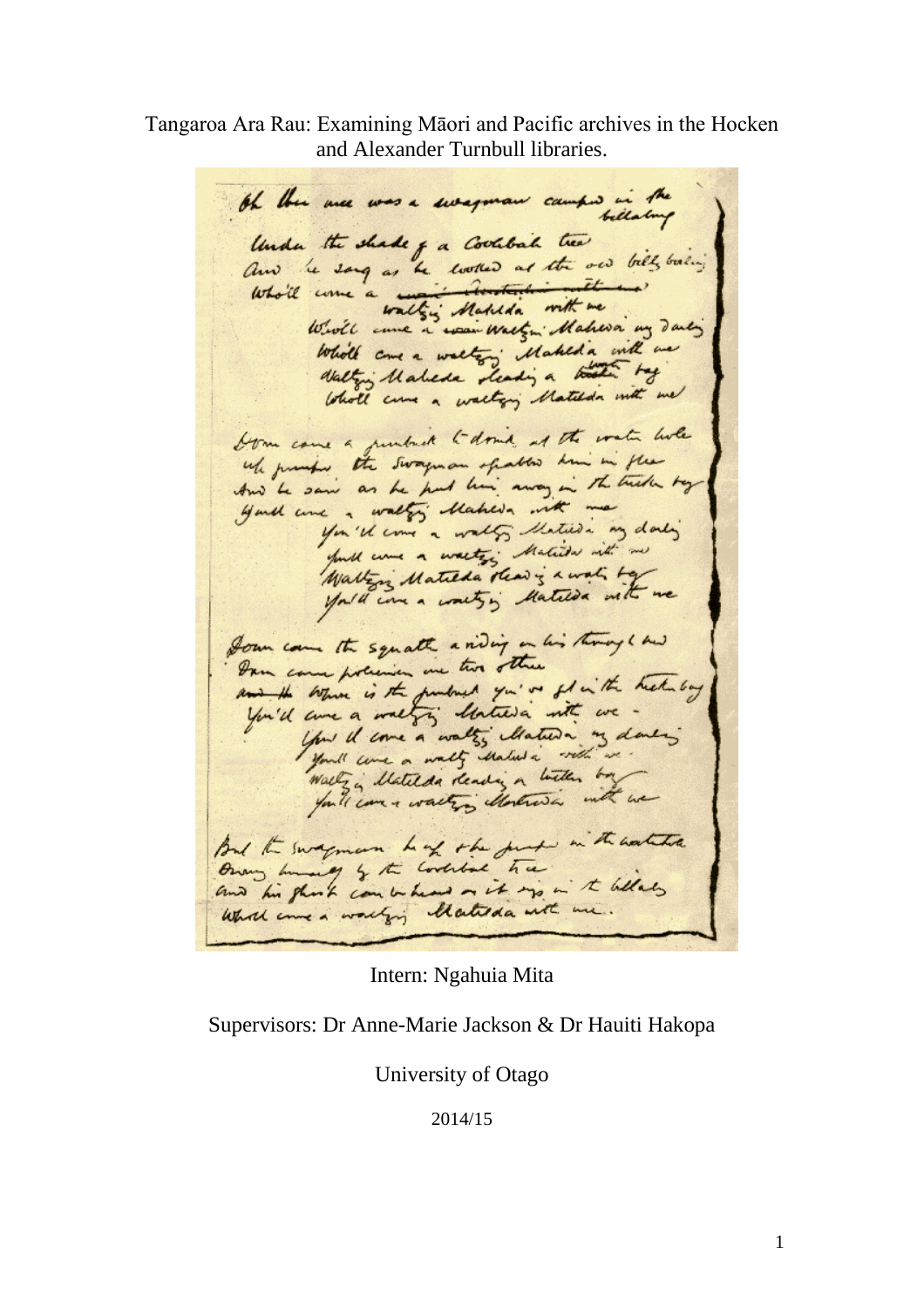The following report has been prepared for Ngā Pae o te Māramatanga as part of the summer internship programme 2014/15. Entitled 'Tangaroa Ara Rau' the purpose of this project was to examine the Māori and Pacific archives in the Hocken and Alexander Turnbull Libraries pertaining to Tangaroa<sup>1</sup>. This project was completed in order to support a larger body of research that sits within the Sustainable Seas National Science Challenge. 'Tangaroa Ara Rau' aligns with the Ngā Pae o te Māramatanga research plan, new frontiers of knowledge strand, and contributes to the mātauranga of Tangaroa located within the Hocken and Alexander Turnbull libraries. The Alexander Turnbull and the Hocken Libraries are rich repositories of archival material pertaining to Māori knowledge. Thus for the tenure of the internship the main assignment was: to examine archives at these locations in both English and Te Reo Māori; categorise the information; create a database of the archives; and provide this report about the archival material and mātauranga. The material retrieved and analysed will also provide valuable information that can contribute to our understanding of kaitiakitanga and sustainability around the ocean. This research also provides insight into the connection that we as Māori have to the ocean and in turn how this affects our health and well-being. This research will provide the basis for an introduction to my Masters. I acknowledge Ngā Pae o Te Māramatanga and my supervisors Dr Anne-Marie Jackson and Dr Hauiti Hakopa for the opportunity to undertake this research. I also acknowledge the staff of the Hocken and Alexander Turnbull Libraries not only for their work in preserving the taonga but also for their assistance in accessing the data; ngā mihi ki a koutou katoa.

The following sections of the report will be an introduction section, which will describe briefly Māori understandings and connection to the ocean and the creation

 $\overline{a}$ 

<sup>&</sup>lt;sup>1</sup> Tangaroa is the Māori name for the god of the ocean, however in other pacific nations this name varies, for example Tagaloa in Samoa, Tangaloa in Tonga, Kanaloa in Hawai'i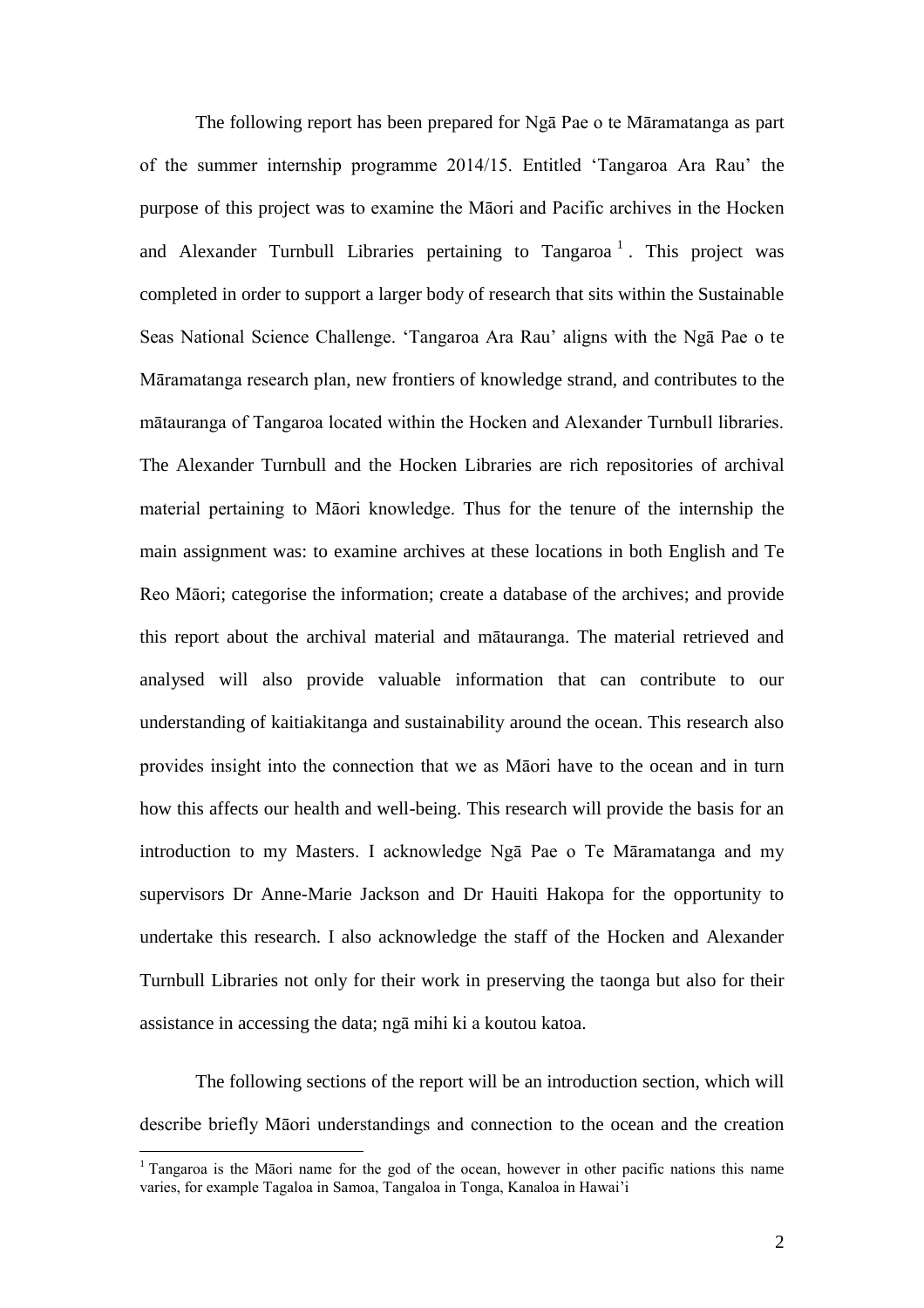narratives that underpin these. The methodology section describes Kaupapa Māori Theory and the principle of Taonga Tuku Iho, which guided this research project; it also provides an explanation of the relevance and importance of archival research including the method of retrieval and analysis. The final sections are the discussion and conclusion. The discussion explains key themes that emerged within the archival material and the conclusion details the implications of the research and ideas of directions for future research.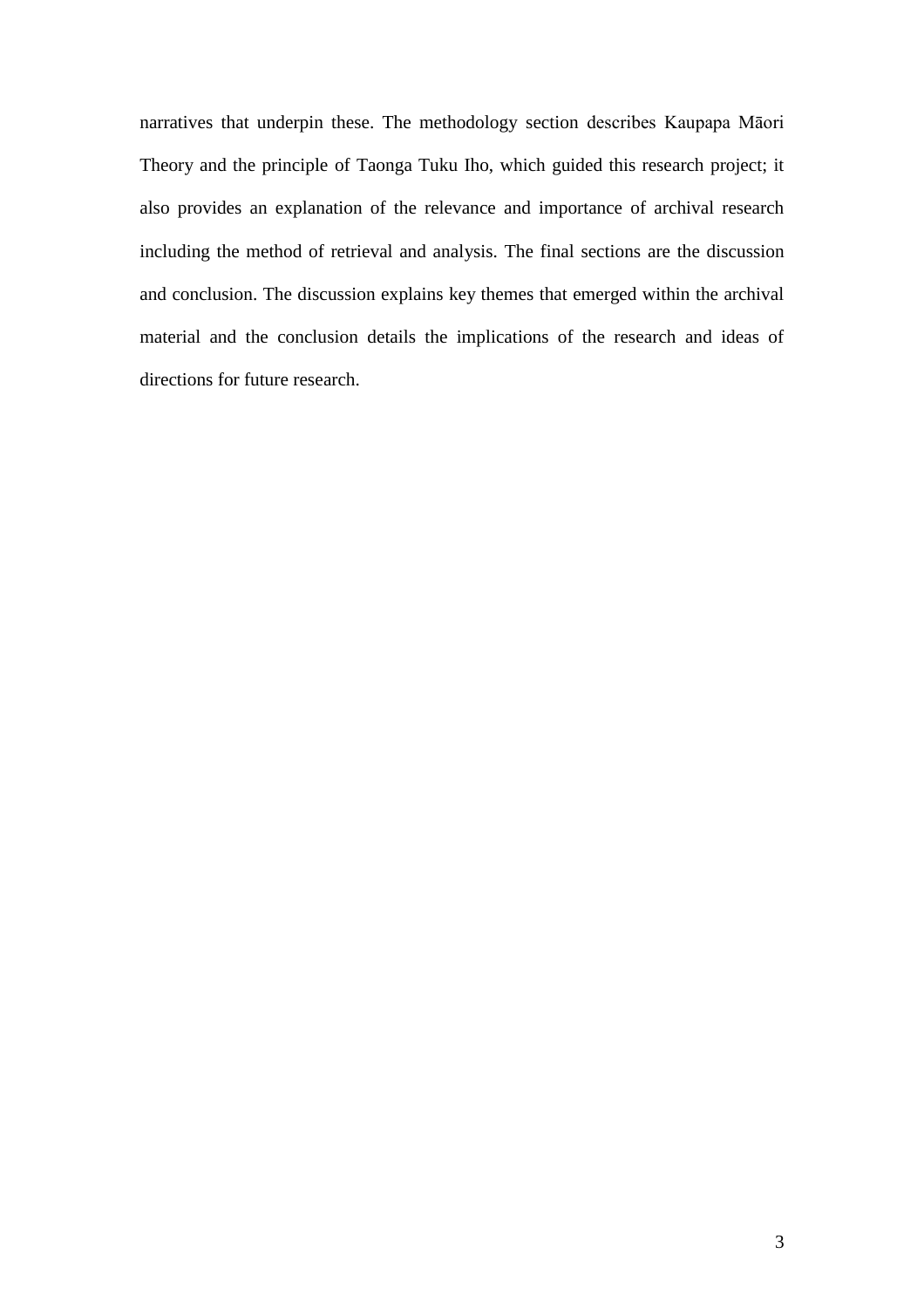# **Contents**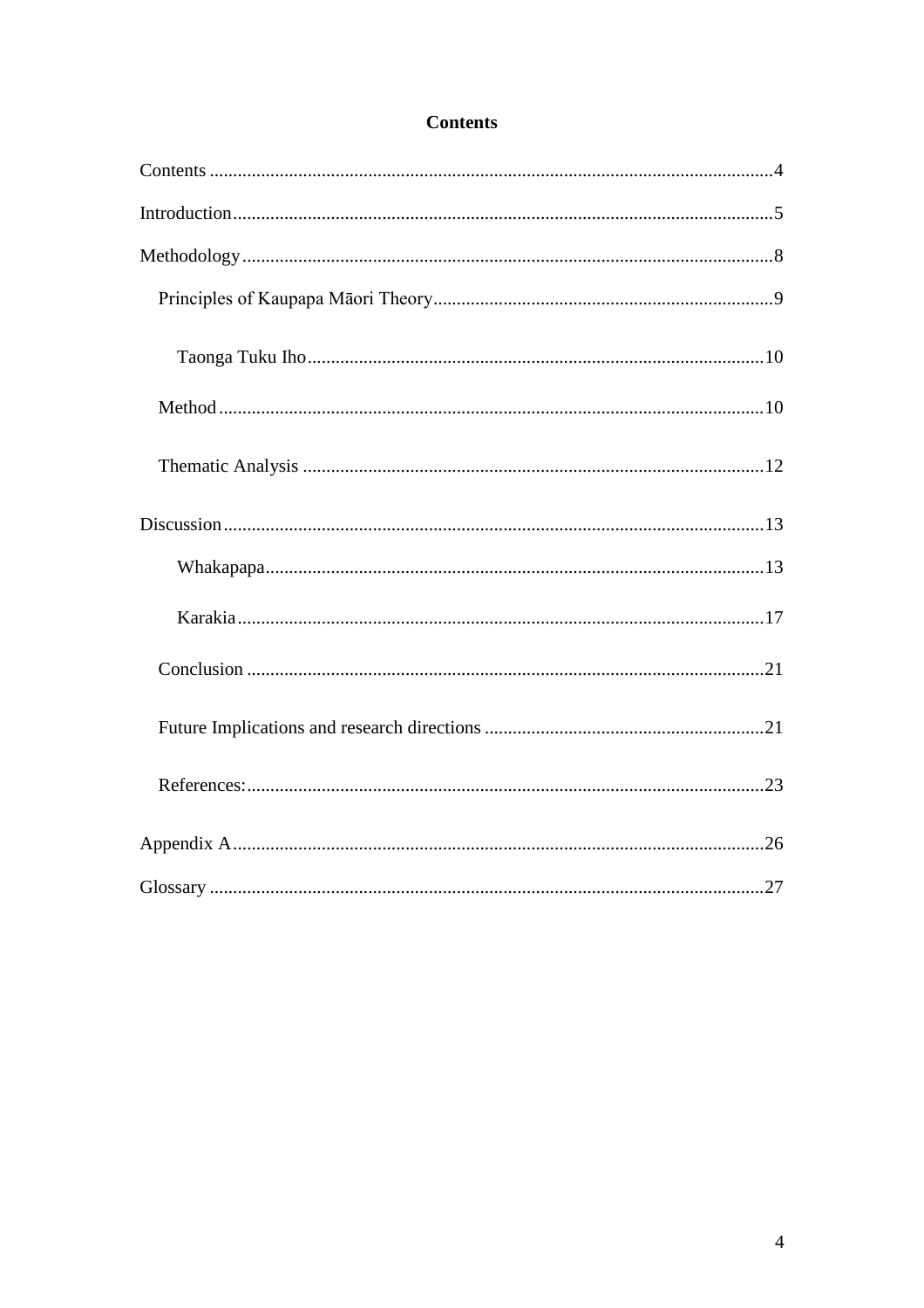#### **Introduction**

Ko te moana Ehara rawa i te wai kau No Tangaroa ke tena marae He maha ona e hua e ora ai nga manu o te rangi te iwi ki te Whenua

The sea is not any water It is the marae of Tangaroa It yields life for many things the birds in the sky the people upon the land (Royal, 1989, p.15) (Note: no macrons used in the original)

Māori and Polynesian peoples have a strong connection to Tangaroa and the ocean. As Island people our ancestors have always lived near and used the ocean as a means of travel and source of food. The above whakataukī, taken from papers written by Charles Royal, describes the sea as the Marae of Tangaroa. Thus the water, ocean and Tangaroa are revered from a Māori worldview. Tangaroa is an important figure throughout our creation narratives and those of the Pacific Islands. This idea emerged as part of the research showing that in many places the ocean and Tangaroa are considered a source of life. In saying this as ocean people our ancestors also understood the strength and danger that can be associated with the ocean, which explains the importance placed on Tangaroa, other atua and karakia for protection and safety within that realm. Thus Whakapapa and the ocean are cultural entities that connect us to our Polynesian brothers and sisters. Tangaroa is referred to throughout the Pacific, however subtle differences in name and understanding are obvious and could be attributed to dialect, language, and whakapapa or genealogy. In the context of Aotearoa the creation narratives and whakapapa of Tangaroa differ depending on tribal worldview. However Tangaroa features prominently in most versions of the narratives.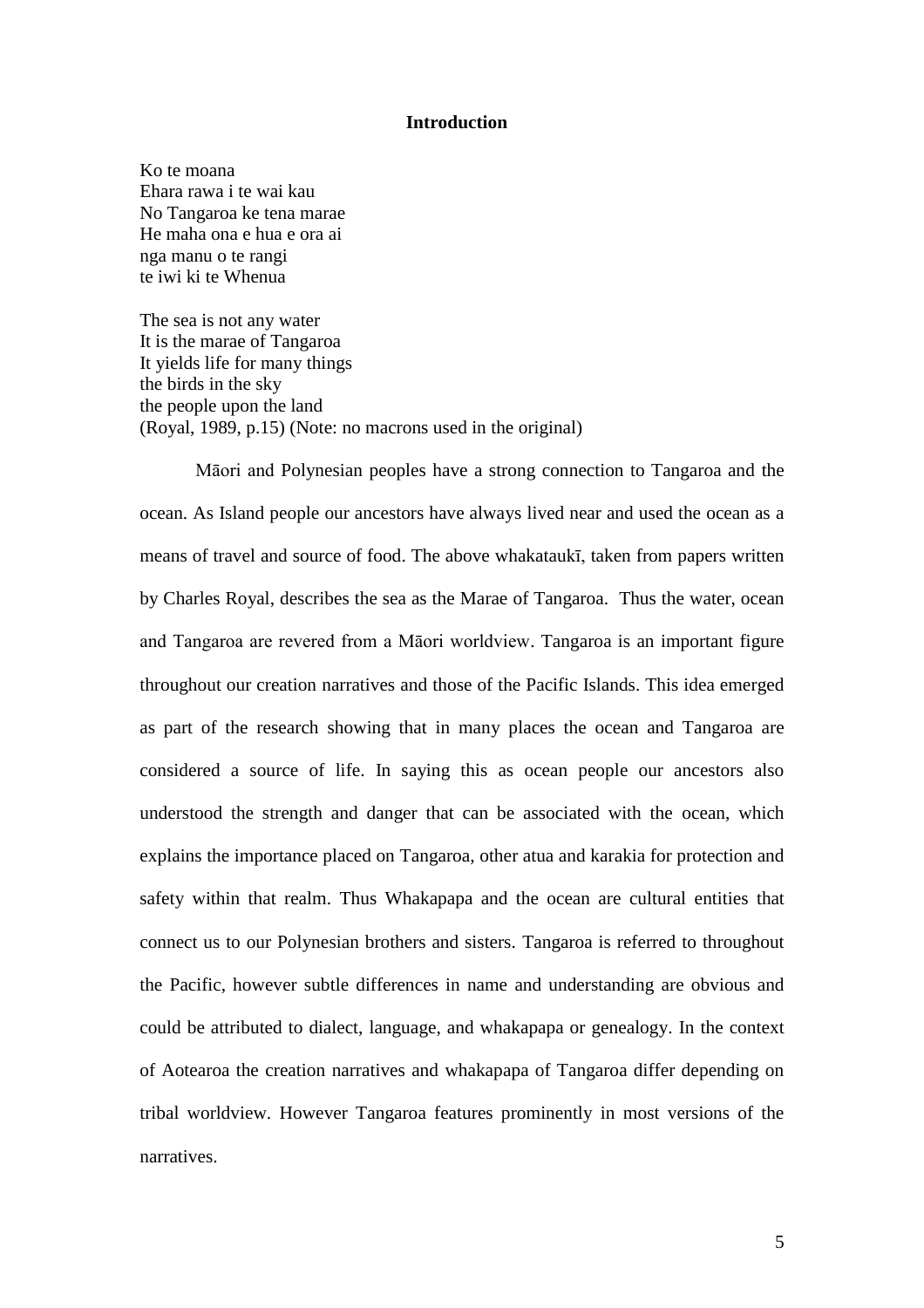In the North the predominant view shared by many iwi is that Tangaroa was one of more than seventy children of the primeval parents Ranginui (Sky-father) and Papatūānuku (Earth-mother) (Ka'ai & Higgins, 2004; Royal, 2012). In this version of the narrative Tangaroa is often referred to as a son of Ranginui and Papatūānuku in the separation of Ranginui and Papatūānuku and the creation of the natural world. This narrative describes the separation of Ranginui and Papatūānuku by the strength of Tāne-Mahuta who resides in the realm of the forests and is responsible for the creation of man, forests and birds (Ka'ai & Higgins, 2004). After the separation of his parents Tangaroa moved to preside the realm of the ocean and is known as the progenitor of fish and marine life.

In another narrative, Ngāi Tahu<sup>2</sup> refer to Takaroa<sup>3</sup> as the first Husband of Papatūānuku (Tiramorehu, 1987). The Ngāi Tahu narrative explains that Papatūānuku had a relationship with Rakinui<sup>4</sup> whilst Takaroa was away burying the whenua of one of their children. When Takaroa returned and discovered Rakinui and Papatūānuku together he was angered by their actions and challenged Rakinui. A battle between them ensued with Rakinui being defeated by Takaroa's spear (Tiramorehu, 1987). Thus from both a North Island and South Island perspective Takaroa or Tangaroa was a prominent figure in the creation of the world in which we reside. Despite differences in creation narrative Tangaroa is referred to in Māori understanding of the ocean as the kaitiaki or guardian of that space and is therefore the principle atua who we pay homage to when we partake in activities in and around the ocean.

These creation narratives explain the place that Tangaroa has within Māori whakapapa and worldview and provide the rationale for this research. When engaging

 $\overline{a}$ 

<sup>&</sup>lt;sup>2</sup> Prominent tribe of the South Island.

<sup>3</sup> Name of Tangaroa in Ngāi Tahu dialect.

<sup>4</sup> Name of Ranginui in Ngāi Tahu dialect.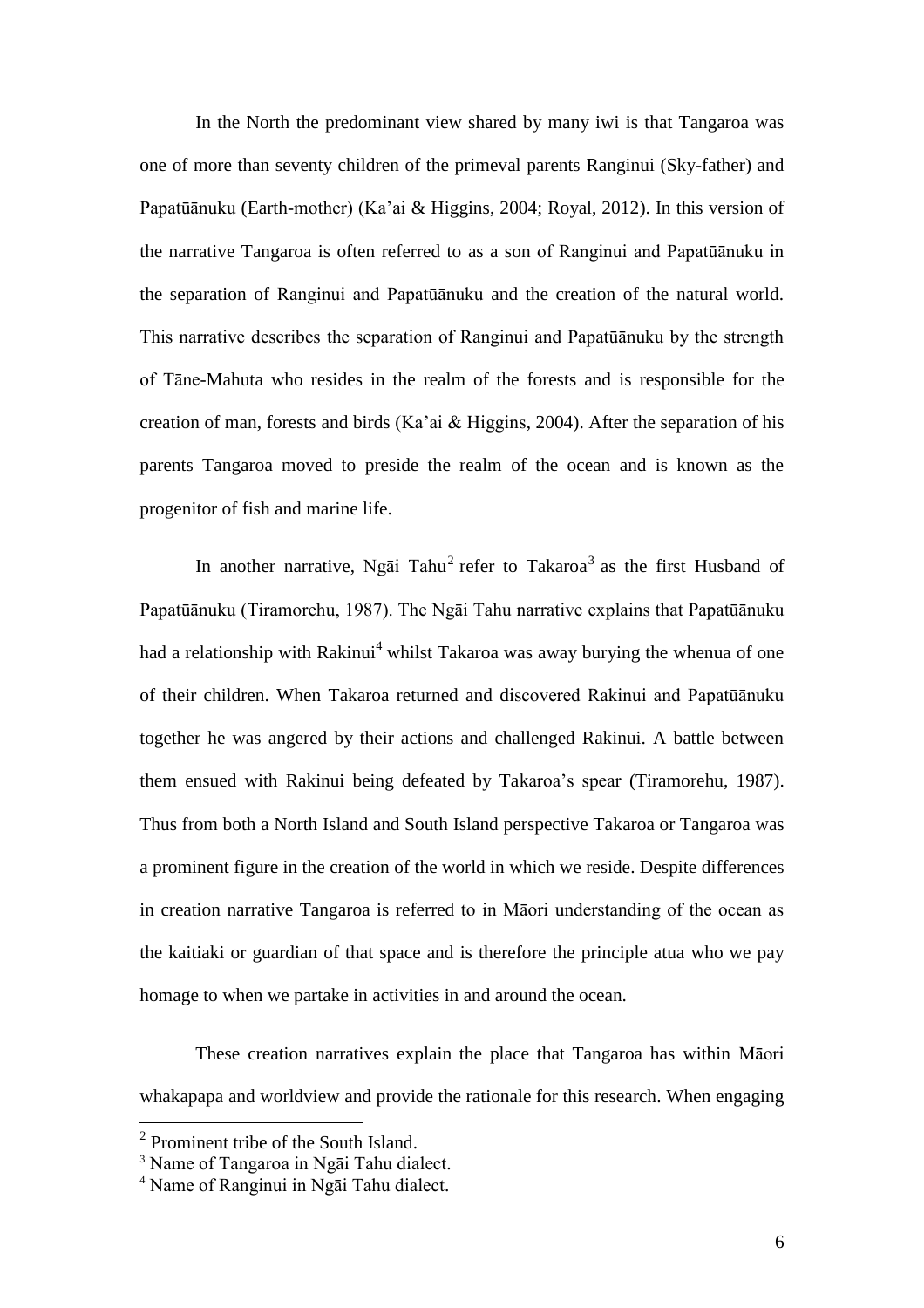in Kaupapa Māori research in and around the ocean, whether it is within the discipline of science, humanities or other, it is important to consider the foundations of Māori beliefs. Tangaroa is at the root of this whakapapa and must be considered in order to understand the ocean. Furthermore the extant archival material enables us to understand what our tūpuna knew about Tangaroa, ocean activities and characteristics of the ocean, which are crucial to inform any research regarding our relationship to the ocean.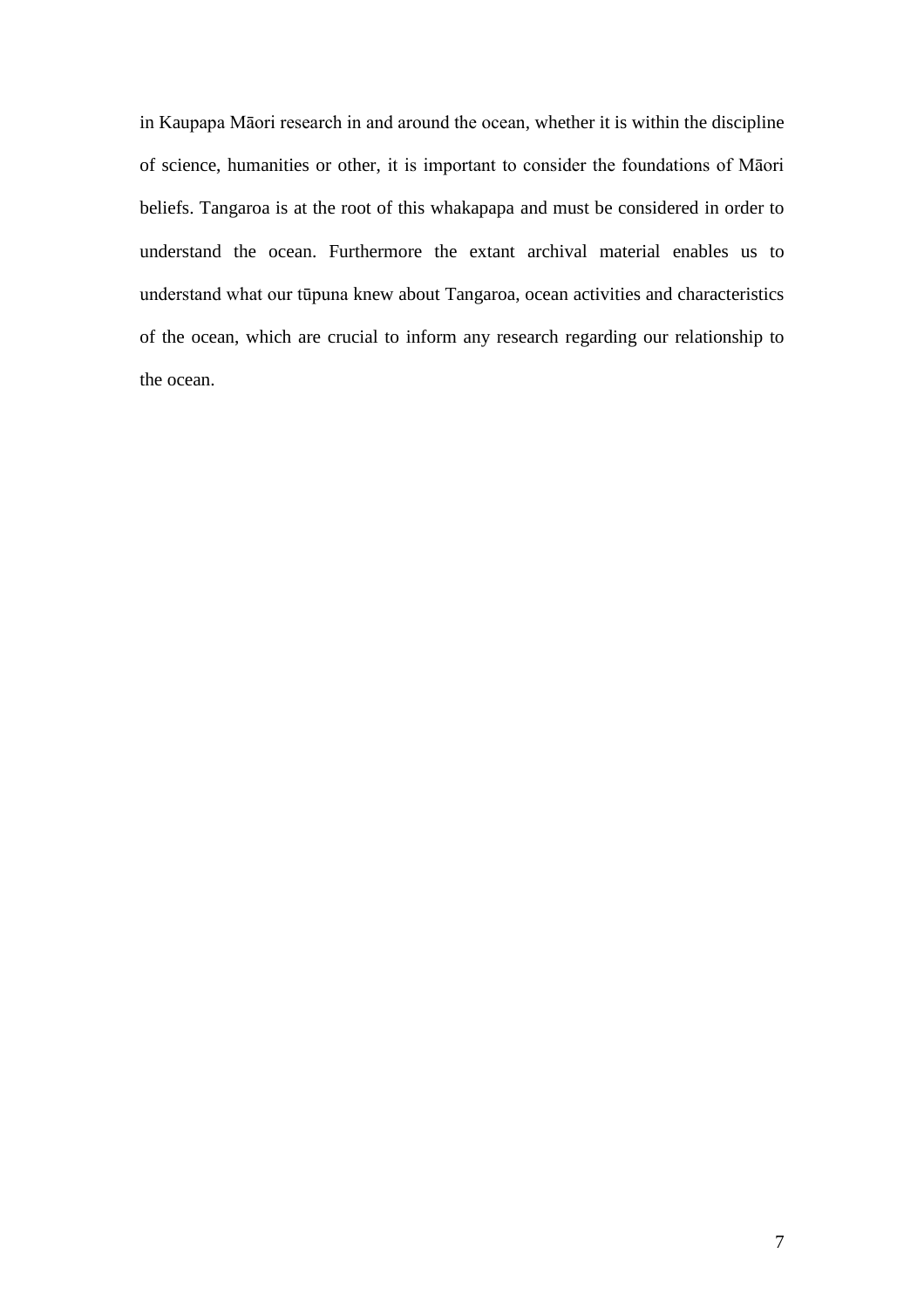# **Methodology**

The methodology applied to this project was Kaupapa Māori theory. This methodology acted as the lens that I used to analyse and describe the findings of this research. Kaupapa Māori theory was used as it is founded on the basis of Māori knowledge and worldview. Kaupapa Māori theory was born out of a cultural renaissance, which was amplified in the 1980's creating space in the academy for Māori researchers to grow and expand knowledge in a way that supports Māori aspirations (Bishop 1998; Smith & Reid, 2000). Furthermore Bishop (1998) states that the advent of Kaupapa Māori theory reflected the growth of "political consciousness among Māori communities" (p. 201). Bishop (1998) explains that part of this consciousness featured a revitalisation of cultural aspirations, preferences and practices. Kaupapa Māori theory was developed within the academy in order to grow and disseminate research that is by, with and for Māori (Smith, 1999). In addition to this Walker, Eketone & Gibbs (2006) outline five key points that summarise the ways in which Kaupapa Māori has been considered:

- Kaupapa Maori research gives full recognition to Maori cultural values and systems;
- Kaupapa Maori research is a strategic position that challenges dominant Pakeha (non-Maori) constructions of research;
- Kaupapa Maori research determines the assumptions, values, key ideas, and priorities of research;
- Kaupapa Maori research ensures that Maori maintain conceptual, methodological and interpretive control over research;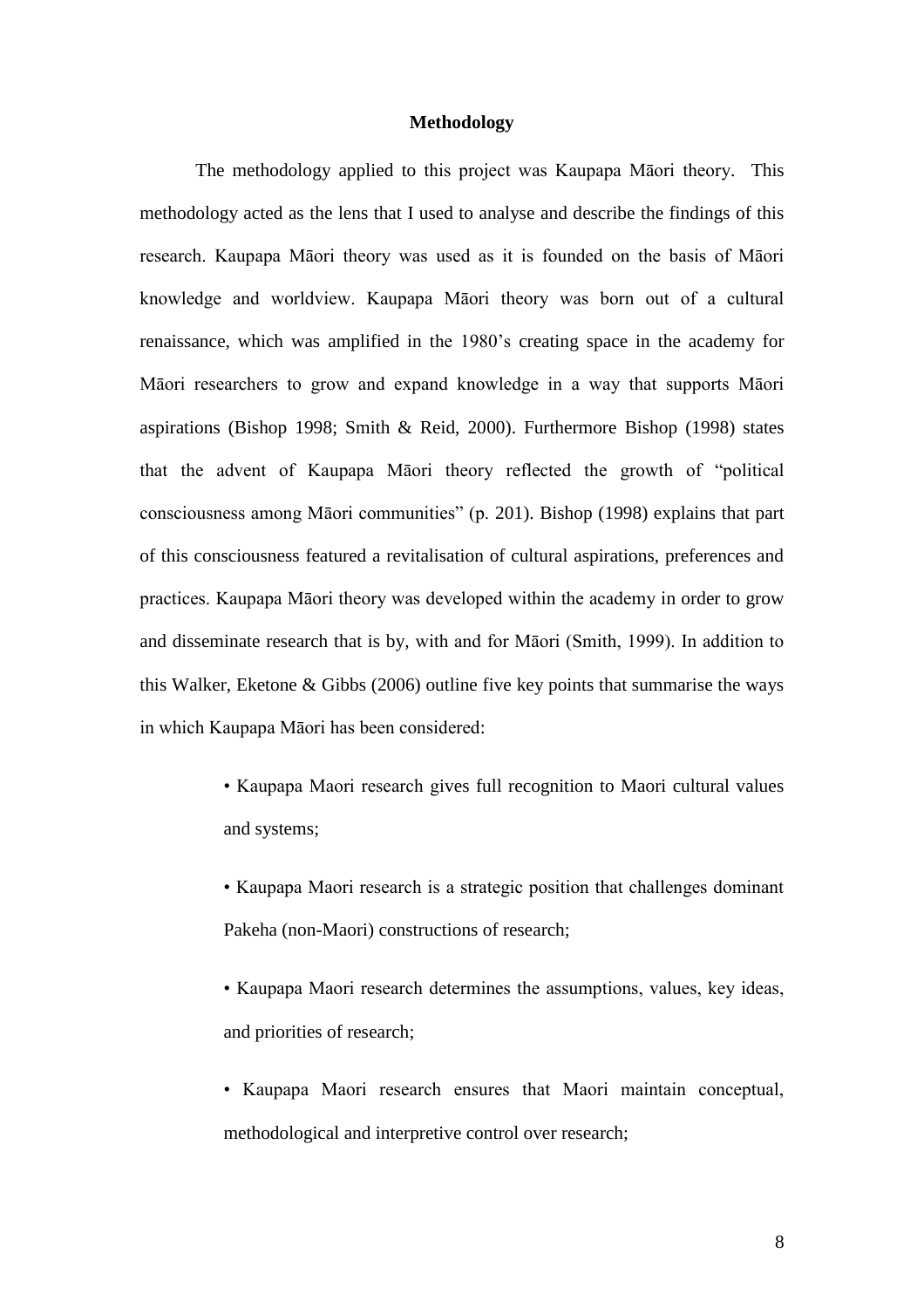• Kaupapa Maori research is a philosophy that guides Maori research and ensures that Māori protocol will be followed during research processes (Walker et al, 2006,p. 333) (Note: no macrons used in the original)

Kaupapa Māori provides the backdrop, which informs this project and how it was conducted. In addition to these notions presented by Walker et al (2006), there are six key principles identified within Kaupapa Māori theory.

#### **Principles of Kaupapa Māori Theory**

Kaupapa Māori theory is premised on a Māori worldview and therefore Māori beliefs; Smith (1999) presented the following principles within an educational setting as integral to this methodological approach (Pihama, Smith, Taki & Lee, 2004).

1.Tino Rangatiratanga (The principle of self-determination)

2.Taonga Tuku Iho (The cultural aspiration principle)

3.Whānau (The principle of extended family structure)

4.Kaupapa (The principle of collective philosophy)

5.Ako Māori (The principle of culturally preferred pedagogy)

6.Kia piki ake i ngā raruraru o te kāinga (The principle of socio-economic mediation)

In addition to these 6 principles, Pihama et al (2004) note that te reo Māori and tikanga are central to a Kaupapa Māori approach to research. In the context of this research and the purpose of this report I have identified Taonga Tuku Iho as the central Kaupapa Māori principle for this study.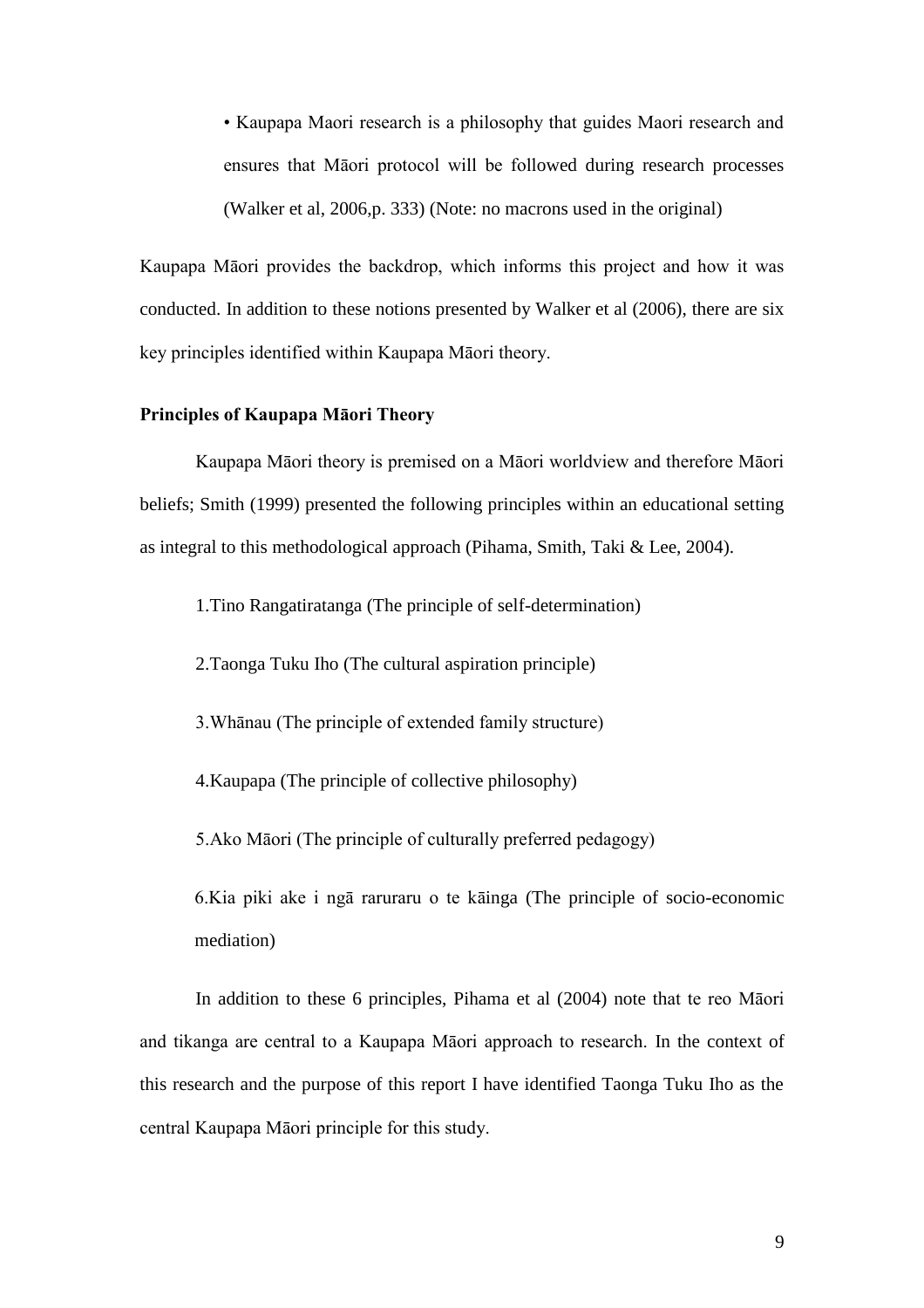# **Taonga Tuku Iho (the cultural aspirations principle)**

Smith and Reid (2000) consider taonga tuku iho as the principle of cultural aspirations with the overarching notion that *being Māori* is valid and legitimate (Smith & Reid, 2000). Central to this is the idea that Mātauranga Māori, Tikanga Māori and āhuatanga Māori are valid and legitimate (Smith & Reid, 2000). The word taonga can be used to mean possessions, effects, property, goods, treasure or anything prized "applied to anything considered to be of value including socially or culturally valuable objects, resources, phenomenon, ideas and techniques" (Moorfield, 2005). This principle reasonates with this research as the material contained within both of the institutions I was working within can be considered taonga tuku iho. Furthermore the information, whakapapa, stories and kōrero held within the archival material about Tangaroa and the ocean reflect Taonga Tuku Iho as this principle allows spiritual and cultural awareness to be taken into account (Ruataki & Ngā Pae o te Māramatanga, n.d). Therefore within my handling, analysis and discussion of the archival material, the Kaupapa Māori Principle, Taonga Tuku Iho is one that heavily guided my work.

### **Method**

The purpose of this internship was to discover the archival material present in the Hocken and Alexander Turnbull libraries pertaining to Tangaroa. Thus the key method for this research was archival research including retrieval, examination, databasing and analysis of the material. Archival research is an important resource in uncovering and understanding thoughts and ideas of the past, which from a Māori worldview is extremely important in being able to move forward. Wareham (2001) explains in regard to archives specifically for Māori that vital pieces of identity are held within written records and that they can be used as a tool to trace sequences of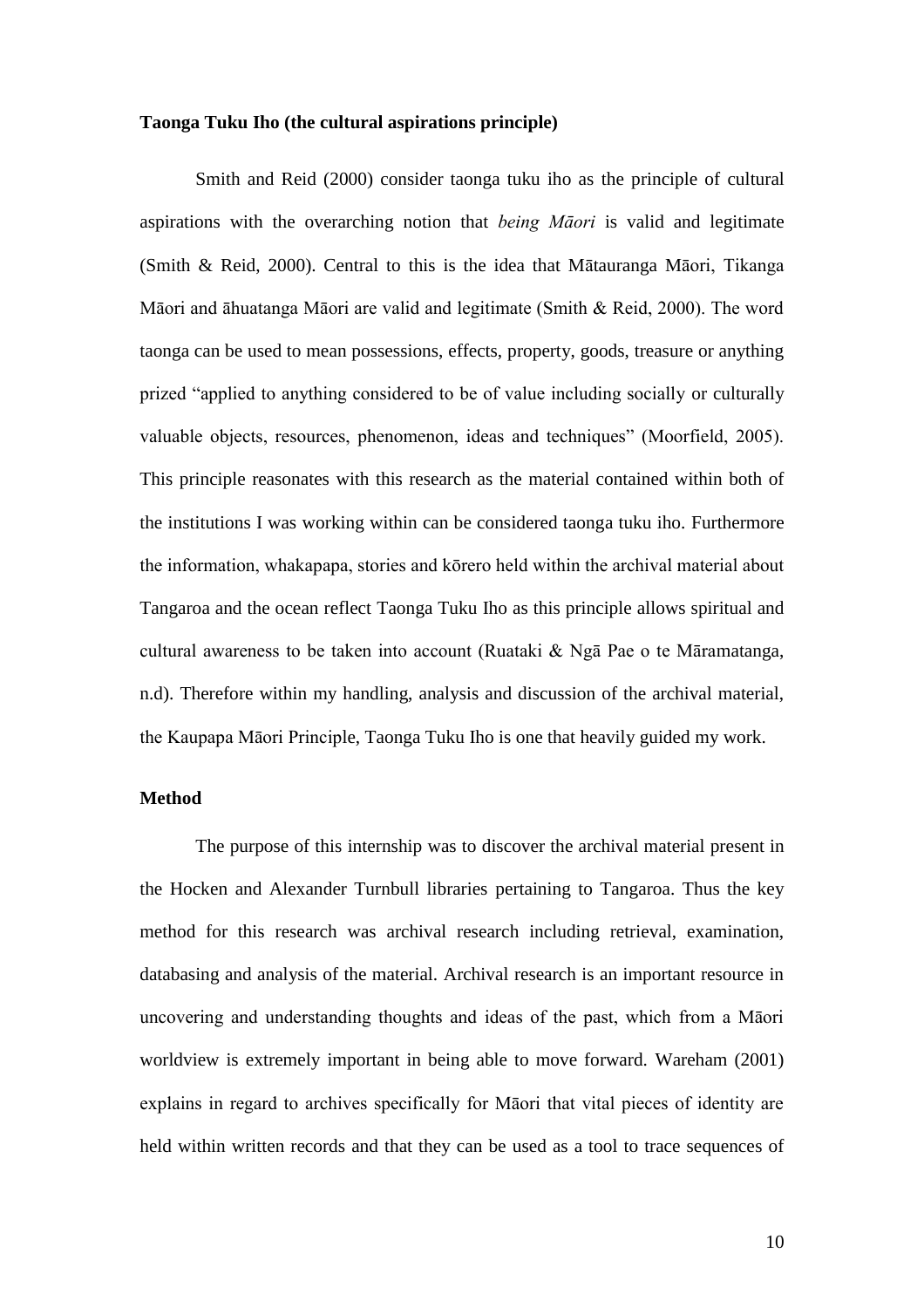events and tribal history. Wareham's (2001) thoughts echo the previous discussion of taonga tuku iho and the idea that the information held within these libraries are pieces of identity passed down generations. Therefore the process of locating and retrieving the material meant that I had to formulate a working plan while still maintaining the integrity of the taonga.

This meant discussion with my supervisors and staff of the Hocken Library to firstly deduce the key items I was looking for and the best way forward in data collection of archives specific to Tangaroa. Through this planning it also became apparent that I had an opportunity to spend two weeks in the Alexander Turnbull Library in Wellington, which allowed further access to the information and archives that are held in the National Library database. Once I had formulated the plan of retrieval and databasing the information I began to navigate through what is more or less a 'whakapapa' of archives relating to Tangaroa and the ocean. This process meant I had to formulate key words and search terms that would yield or find material within the library databases pertaining to Tangaroa and the ocean. With guidance from my supervisors I was able to formulate key topic areas pertaining to Tangaroa, such as names associated with the ocean, winds in different marine environments (see appendix A).

The databases within the Alexander Turnbull and Hocken libraries differ, however, as I came to understand it, both are based on the idea of a whakapapa. The files are organised in a stratified system and layered from a large collection like an iwi of files, down to a series similar to the idea of a hapū, which is a collection of smaller whānau records, to the individual record to be viewed. Therefore I came up with a number of key search terms in order to decipher the complex structure of each of the library databases. This was important to consider, as often the subject or keyword of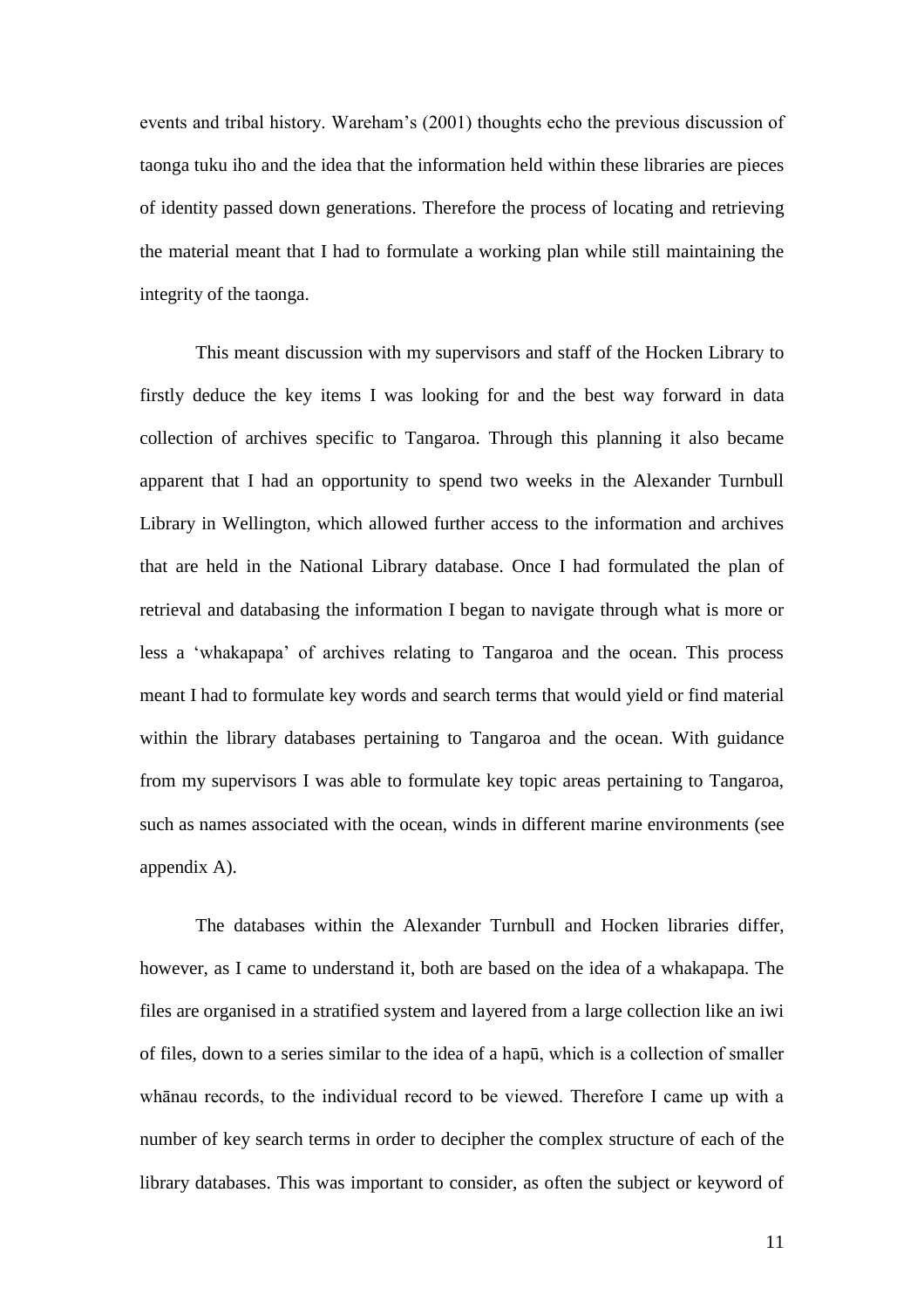'Tangaroa' alone would not return all of the records that had information pertaining to Tangaroa and the ocean. For a number of the records, although Tangaroa was not the focus of the manuscript, there was still some inclusion and whakaaro relating to Tangaroa.

The following section discusses a number of the themes that were discovered within this whakapapa of files in the Hocken and Alexander Turnbull libraries. During the tenure of this internship a total 35 sources were viewed and recorded within a database. They were recorded using the metadata associated with their record, and also key words that were associated with the source. Further to this all of the sources we recorded separately as an individual file containing the relevant information on a per-page basis pertaining to Tangaroa and the ocean.

# **Thematic Analysis**

The archival material was viewed and formatted into individual documents; these were then analysed through a process of thematic analysis. Thematic analysis is the process of identifying key ideas and themes using the data collected from the archival material (Willig, 2014). Thematic analysis allows for the researcher to make links between the themes and can also allow for seeing patterns within data (Willig, 2014). As is common within a Māori worldview the themes that emerged were interconnected. During the process of viewing and recording the information about these archival sources a there were a number of reoccurring themes. For the purpose of this report I have chosen to discuss two central themes in relation to the sources whakapapa and karakia.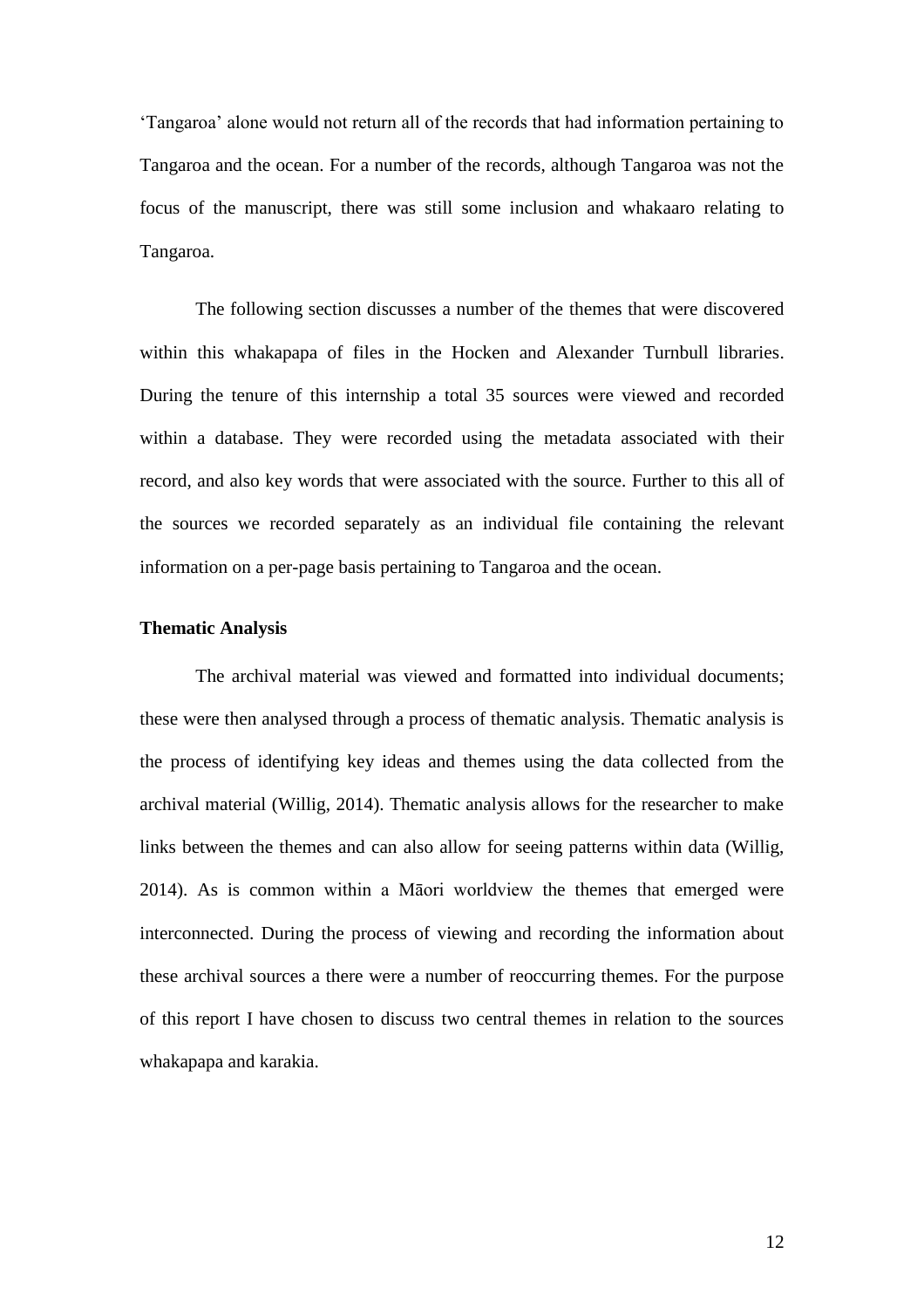### **Discussion**

The following section discusses two of the central themes arising from the thematic analysis of the raw data the archival material. There were a number of themes arising from the archival material, however I have chosen to discuss whakapapa and karakia as these were the two that I found most prevalent. Whakapapa is defined and explained within the context of the archival material. The major subthemes of whakapapa were: whakapapa of Tangaroa throughout the Pacific connecting us to Polynesia; whakapapa of Tangaroa specific to Aotearoa; and stories and legends which detail the whakapapa which descends from Tangaroa to us. Karakia is then described and discussed using two contrasting karakia which appeared within the archival material.

#### **Whakapapa**

Whakapapa is integral to Māori and is the basis for our worldview; it is also a critical element in establishing identity. It is how we explain our connections to our environment, to people and to the gods (Reilly, 2004). Literally whakapapa refers to the layering of one thing upon another, such as genealogical links or cultural concepts (Ka'ai & Higgins, 2004; Moorfield, 2005). The language and practices of our tīpuna (ancestors) are woven into our landscapes and histories, which expresses the link to our origins (Ka'ai & Higgins, 2004). Further to this Roberts (2013) explains whakapapa as a philosophical construct that implies all things have origin. This origin begins with the primordial parents in the form of Ranginui and Papatūānuku from whom all things ultimately trace descent (Roberts, 2013). It is from here that we draw the beginning of our existence; embedded in the narratives of this creation are themes and myth-messages that provide us with guidelines and set precedents, models and social prescriptions for human behaviour (Walker, 1990). The fact that we and all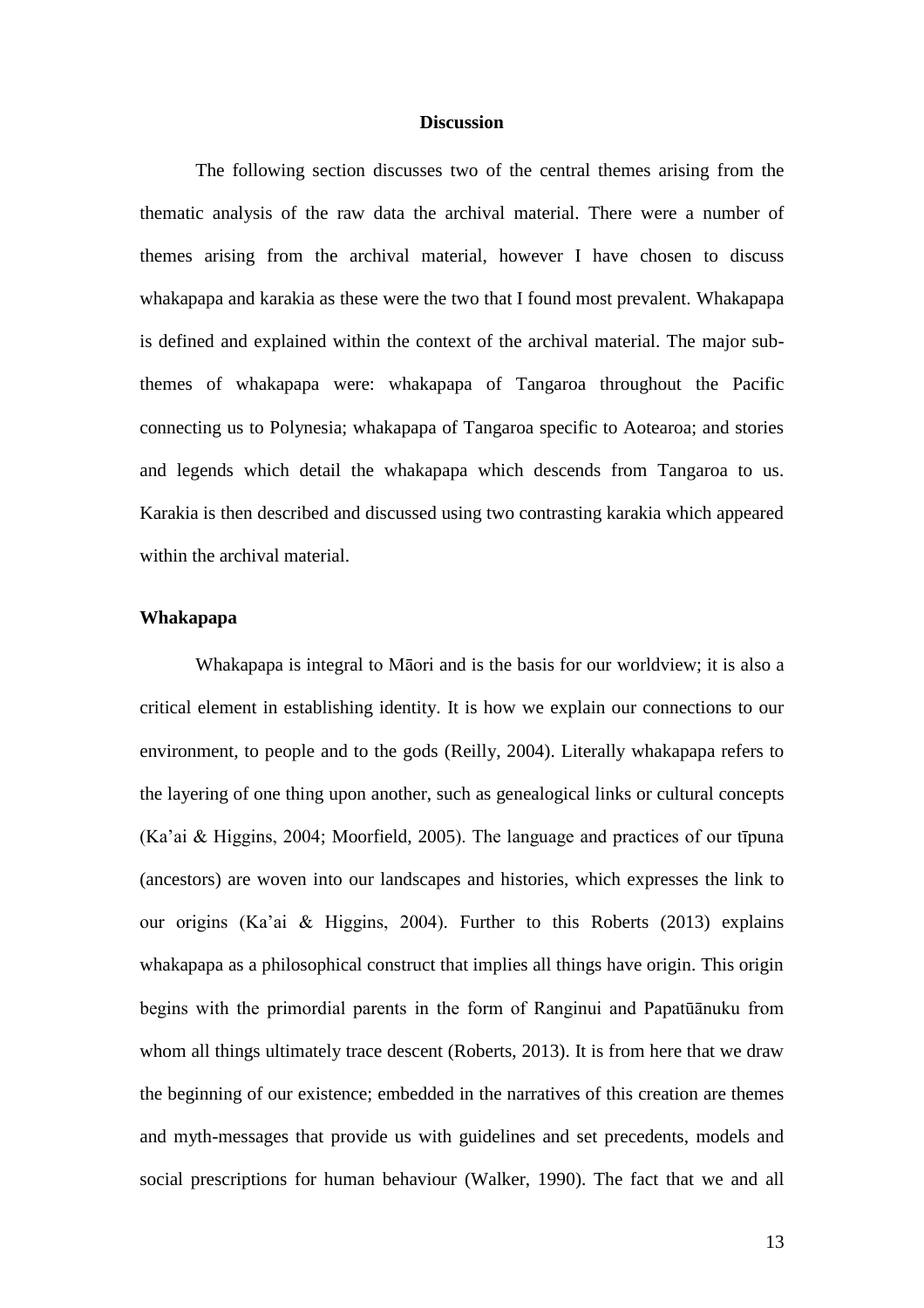other species claim origin from the children of Ranginui and Papatūānuku further justifies the belief that all things animate and inanimate are related and connected (Ka'ai & Higgins, 2004).

Whakapapa is important as it explains the connection we have with Tangaroa. Furthermore whakapapa emerged consistently throughout this project as a major theme within the archival material. As previously discussed the ocean and Tangaroa are not only important for us as Māori but also as people of the Pacific, as it is something that connects us to our relatives of the islands throughout the Pacific ocean. One source from the Grey collection discussed the varying names of Tangaroa across the pacific, alluding to the wider whakapapa that extends across the ocean to our Pacific whānau (Whitcombe, 1898). This source referred to the earlier discussion of Tangaroa, and more specifically the name Tangaroa and how this varies across the Pacific. This text written by C D Whitcombe (1898) contended that the name Tangaroa differed in dialect Eastward and also that in different islands the deity Tangaroa was responsible for different acts. For example in Tonga, Whitcombe (1898) describes Tangaroa or Tangaloa as a family of deity and that Tangaloa assisted Māui in fishing up the land. Furthermore in the Society Islands, Whitcombe describes the role of Tangaroa as the creator of their world.

This is a common idea throughout many of the islands of the Pacific due to the close interaction these islands groups have with Tangaroa. The fact that their land mass is completely encircled with water it is unsurprising that their beliefs surrounding creation, that Tangaroa is a paramount figure; the water and Tangaroa are the origin of all things for them.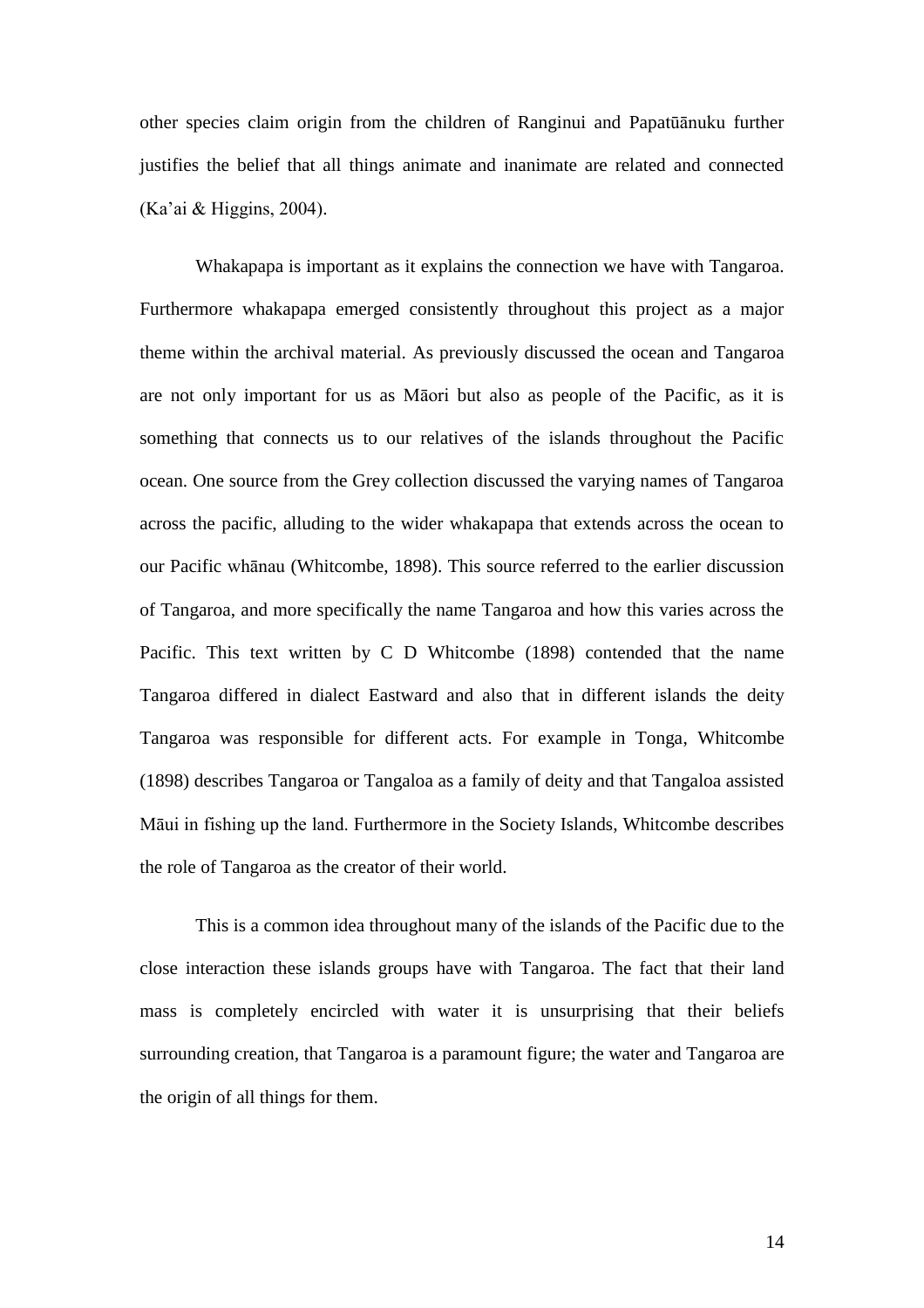Furthermore the similarities in the stories and traditions across the Pacific pertaining to Tangaroa show the whakapapa of the ocean that connects us all. One particular passage from this source summarises this notion further: "Evidently the Polynesians have some common origin and belong to one race of which their present languages are but dialects" (Whitcombe 1898, p.4). This small passage from Whitcombe encapsulates the idea that as Polynesians we are all connected and that our languages are but dialects. The same idea can be considered about the language of Tangaroa wherein our understandings and practices are but dialects of each other. Thus our relationship and interaction with the ocean commence from the same origin, however they have been adapted to the environment, which we reside in. In a more recent source Tamahou Tēmara (2007) describes and builds on this idea in a resource designed for tamariki, which has its origins in the whakaaro of the manuscript material which explains the significance of the whakapapa of Tangaroa and the relationships and similarity in understanding that people of the Pacific Islands hold (Tēmara, 2007).

More specifically in Aotearoa and for Māori, whakapapa illustrates how we are connected to one another and to the gods. A number of the sources that I viewed began with whakapapa and an explanation of the creation of the world that we live in. Kōrero pertaining to creation differed depending on the source and author; some began discussing Io as the divine being and the origin of the universe however the majority of sources I found began with Ranginui and Papatūānuku as the primeval parents. Of these sources those that contained information pertaining to Tangaroa often begun with discussion of their version of the creation narrative and the beginning of the whakapapa of Tangaroa through the separation of Ranginui and Papatūānuku.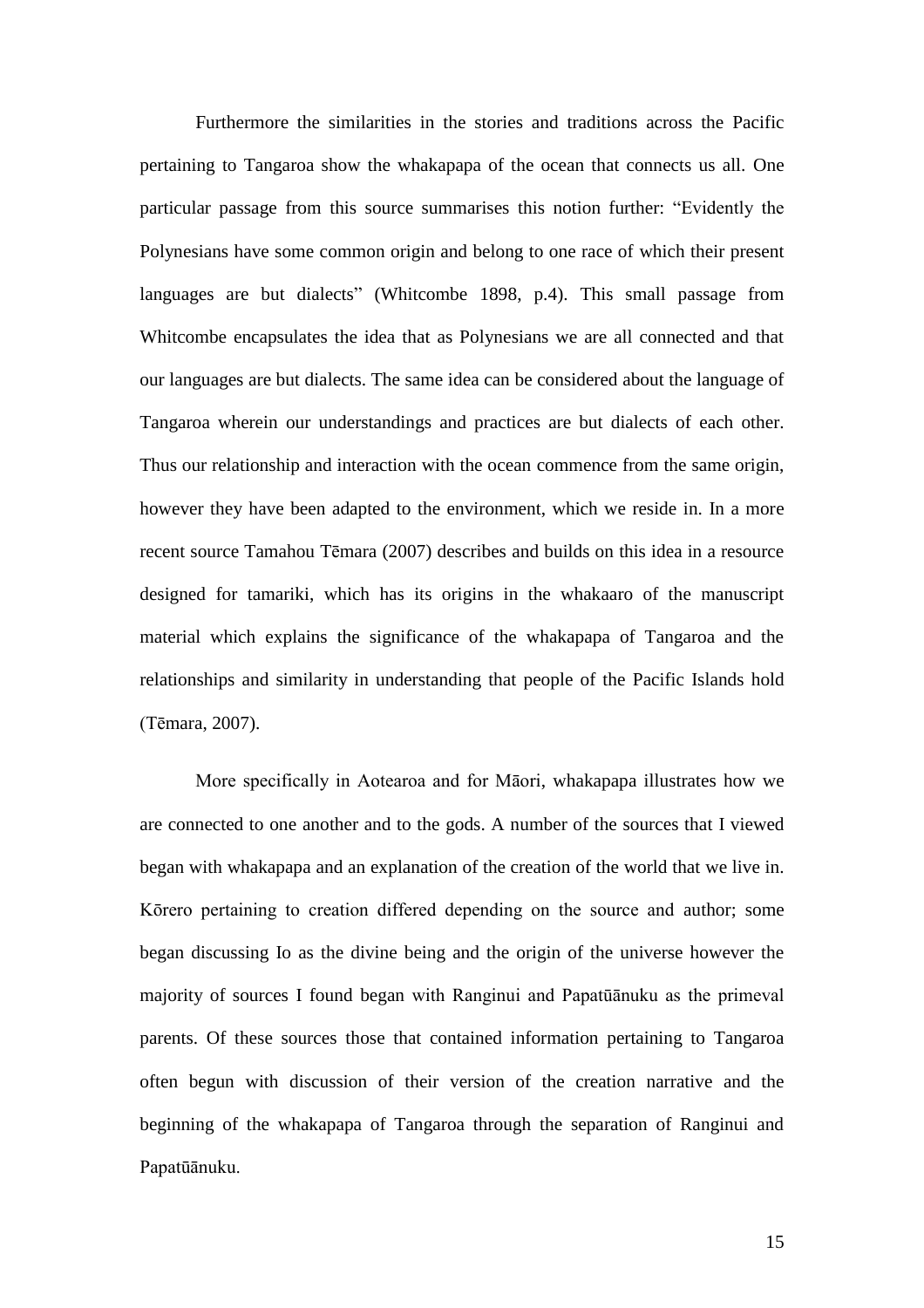Te Rangikaheke a rangatira of Ngāti Rangiwewehi worked closely alongside Sir George Grey. He completed many of the manuscripts that sit within the Grey collection and wrote a number of the papers detailing the separation of Ranginui and Papatūānuku and the emergence of Tangaroa (Curnow, 2012). However through viewing and analysing a number of the sources it was also apparent the inter-tribal difference around the whakapapa of Tangaroa. For example the South Island refers to Takaroa as the first husband of Papatūānuku. 'Te Tohunga' book written by Wilhelm Dittmer (1907) discussed the relationship of Tangaroa and Papatūānuku and mentioned their children. Dittmer's (1907) accounts of the creation collected from various kaumātua and tohunga show the difference in perspective based on tribal beliefs. Furthermore whakapapa as a theme throughout the texts also included whakapapa stemming from Tangaroa.

This whakapapa occurred in a number of the sources with names such as Ikatere, Tutewehiwehi, Tinirau, Punga and Ruatepupuke often mentioned. Enveloped in the kōrero about these tīpuna were a number of stories and whakapapa surrounding the ocean and creatures of the ocean. From these stories we can determine the origins of creatures of the ocean and of a number of objects and activities. For example the story of Ruatepupuke and his son Manuruhi was one that featured in a number of the sources I examined as the explanation of the origin of carving. It is stories like this that are outward expressions of whakapapa not only for people but also for objects, traditions, beliefs and tikanga. Tikanga is a concept within a Māori worldview that governs our interactions with one another and with the world. One key aspect of tikanga pertaining to the ocean and Tangaroa that was prevalent throughout the sources that I viewed, and an outward expression of whakapapa was karakia.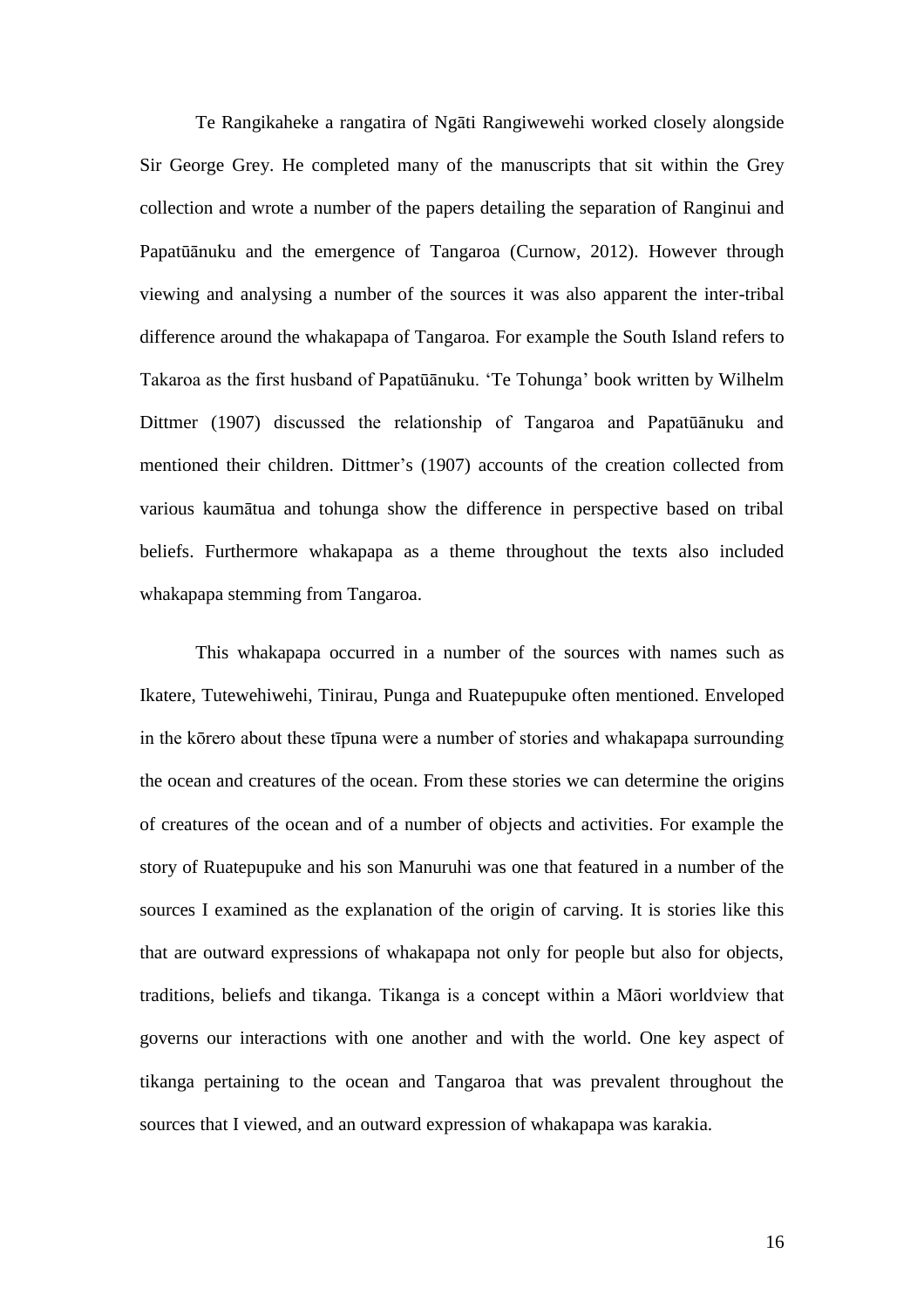# **Karakia**

Karakia are prayers or incantations addressed to the atua who reside in the spiritual realms (Barlow, 1991). Karakia are offered to the atua to allow interaction with these realms and to ask for their guidance, blessing and protection in our pursuits (Barlow, 1991). A number of the sources contained karakia around Tangaroa; some of them were karakia pertaining to whakapapa and made mention of Tangaroa, others were concerned with activities happening in and around the ocean.

Karakia provide a way for us to move "into another world, the world of the spiritual powers, we move into their time and into their place, and we bring their tapu, and their mana into operation in our world" (Shirres, 1997, p. 87). The practice of karakia engages this two-world system, first looking to the atua and their spiritual powers with te ao wairua and bringing these back with us into the physical world. Karakia thus, is one way of linking god, man and universe (Marsden, 2003). Further to this it is developing what Shirres (1997) referred to as the Māori faith vision, understanding that we as humans are connected to this Māori belief system. To recite a karakia is to connect to the spiritual realm and thus Māori spirituality. The voice you produce, the low sound and pitch, the rhythm as well as the deep meaning of the words spoken, all adds to the spiritual experience that is chanting karakia.

Shirres (1997) explains this connection clearly when he writes: "to chant the words of the karakia is to become one with the ancestors and to use their words in invoking the atua, the spiritual powers, and in losing ourselves from what is destructive, binding ourselves to what is life-giving" (p. 77). This demonstrates what is actually happening during the karakia and how we are engaging with the gods and our universe. We are connecting to our ancestors, remembering the words they taught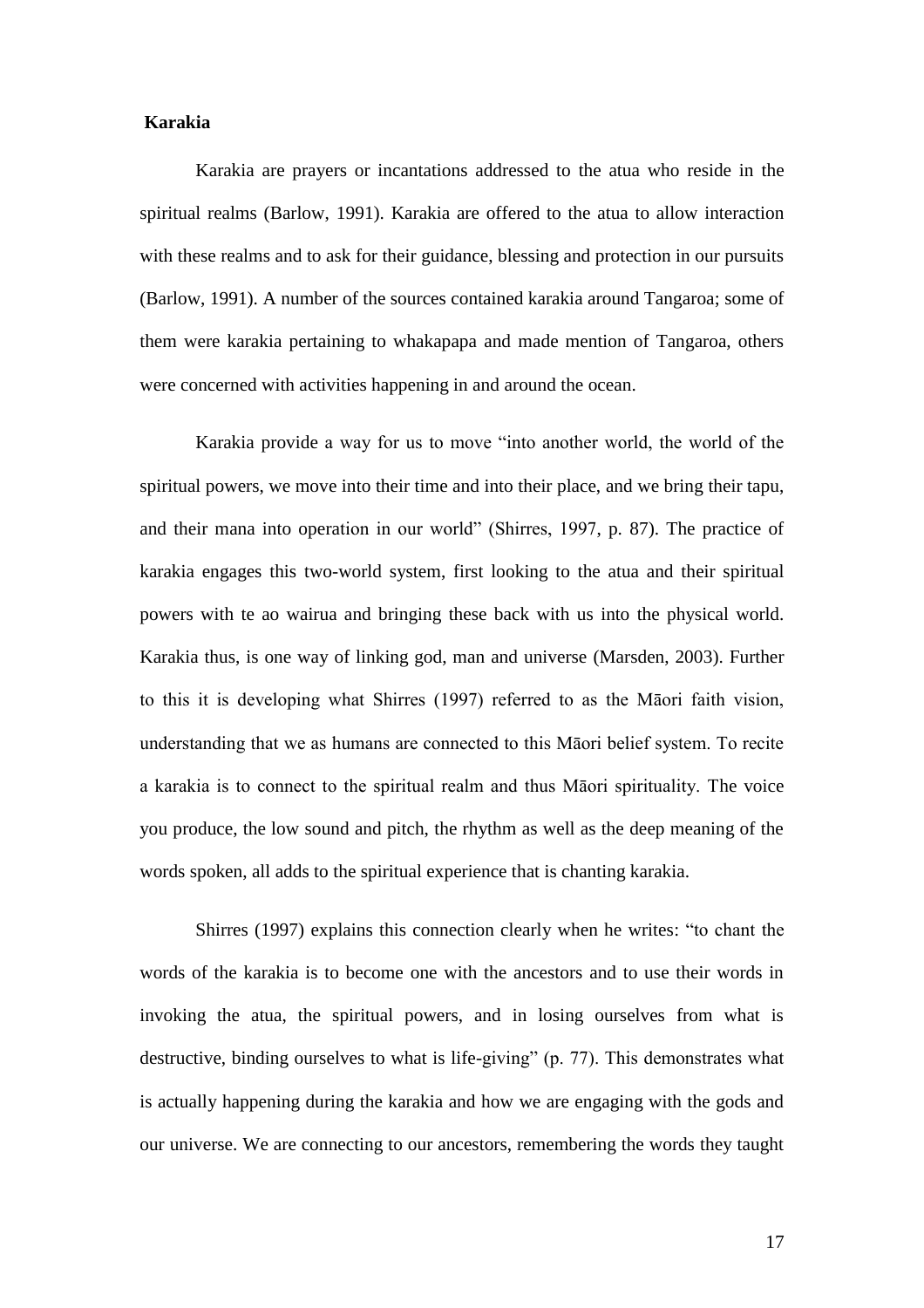us, the words to invoke the gods and freeing ourselves of this 'human-ness', binding to the pure divinity from our atua. The wider purpose of the karakia as Shirres (1997) explains "is to enable us to carry out our role in creation. One with the ancestors, one with the spiritual powers...our part in bringing order into this universe" (p. 87). This reflects that notion of a dynamic universe through the continuation of creation (Marsden, 2003). Our universe is a series of ongoing processes and experiences, of connecting ourselves in the physical world with that of the spiritual and "penetrating into states of mind for some kind of evaluation and understanding" (Marsden, 2003, p. 22) something karakia engages you with. This explanation of karakia follows on from the previous kōrero surrounding whakapapa; wherein Shirres' (1997) comment asserts that in performing karakia where are carrying out our role in creation being in touch with our ancestors and other spiritual entities that encapsulate our world.

Karakia as a theme for analysis appeared throughout the data collection with over a third of the sources collected having at least mentioned karakia. Key sources for karakia specific to the ocean and Tangaroa among the data were the papers of John White (n.d). The karakia ranged from those used for fishing and nets, to the winds and the oceans. The following are two karakia taken from two of the sources I viewed. The first is by John White and comes from his papers 'aspects of Māori life' (n.d).

Entitled 'Call the wind' (p.2) this karakia was found as part of the 'Aua Moana' section of Whites (n.d) Aspects of Māori life viewed on microfiche in the Alexander Turnbull library. The preface to the karakia signals that it is a call to the wind for a group that will be travelling over the ocean to carry them safely to the place they are going. This karakia is interesting as it shows the interaction that exists between Tawhirimātea and Tangaroa. Although Tangaroa governs the domain of the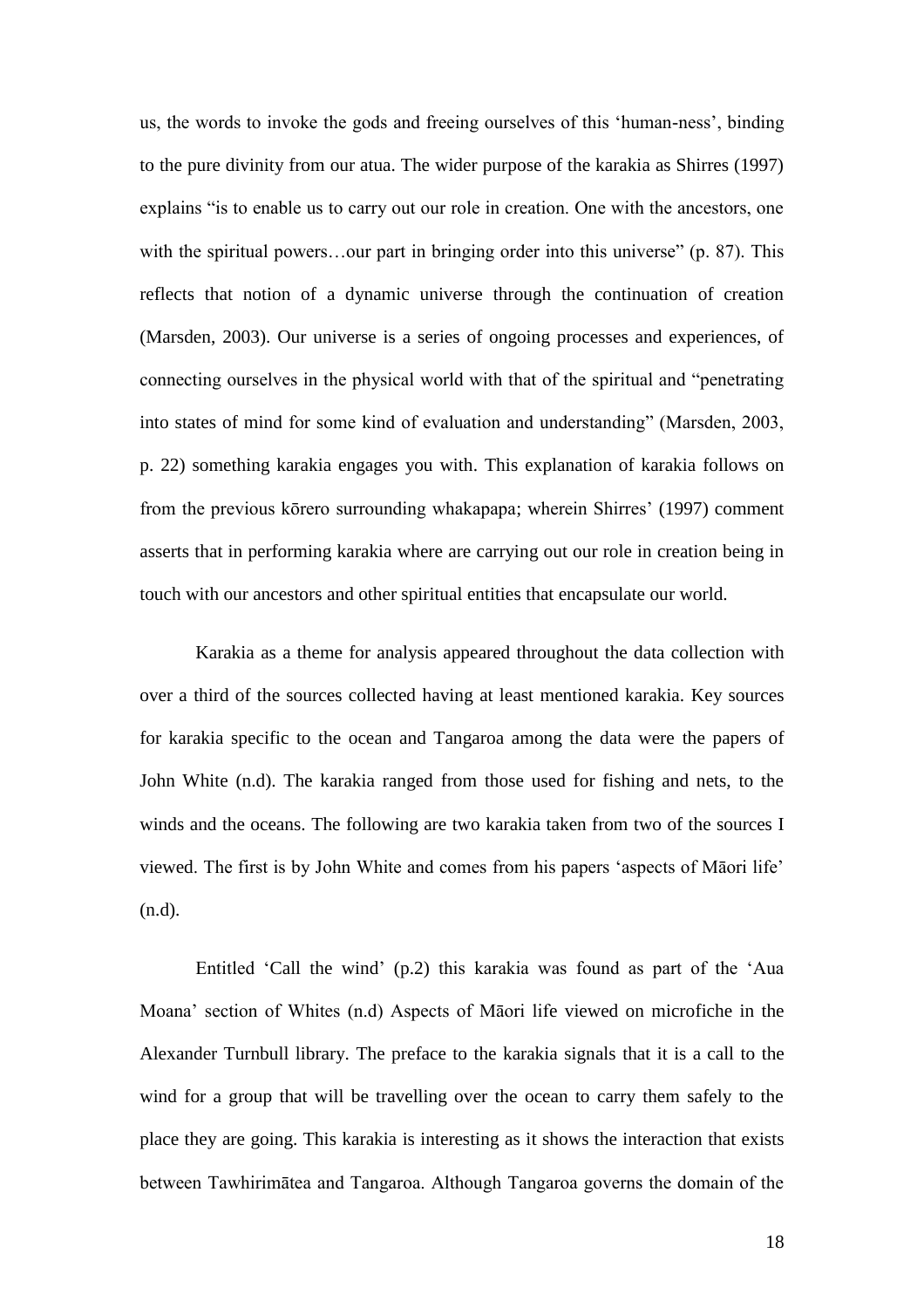ocean, when engaging with it we must also be mindful of Tawhirimātea and perform the appropriate rites and karakia in order to be protected. This small karakia is an example of an expression of whakapapa, a notion present within most karakia. Rewi (2010) argues that many karakia come from Māori cosmology, and thus contain whakapapa pertaining to the atua. Furthermore Moorfield (2005) explains that many karakia express this inter-relationship and were designed to allow us as people the ability to practice everyday activities.

He karanga hau tenei karakia, I te mea he ra\* pai, he aio, a e rere ana te ope I te moana, a kua awhi rātou I te hanga, ka karakia ai i Tenei karakia kia puta mai ai he hau hei kawe i a ratou ki te wahi e ahu atu ai ratou, koia nei te karakia

ko, ko, ko, hau nui, hau roa

hau pukerikeri titi

kokoia te tupe I raro nei, homai te hau

In contrast to this karakia, the second is taken from the work of Leo Fowler  $(n.d)$  from the manuscript of the book 'Te Take o Nga Iwi Maori<sup>5</sup>' that according to the records of the Alexander Turnbull Library relates to origins of the Māori and Polynesian races and Māori astronomy. The karakia is written in English and is a karakia to Tangaroa in order to protect the journey of a waka. This karakia provides a contrast to the karakia written by White as it is a karakia that has been translated, to English. Although it does not provide the depth of understanding that Te Reo Māori does it provides another perspective which shows the role karakia have in connecting the physical world with the spiritual. This karakia describes Tangaroa as the atua of the ocean having the lives of the people and the canoe under his control.

> O tangaroa, God of the boundless deep, Tangaroa of the mighty waves

 $<sup>5</sup>$  Note: No macrons in the original.</sup>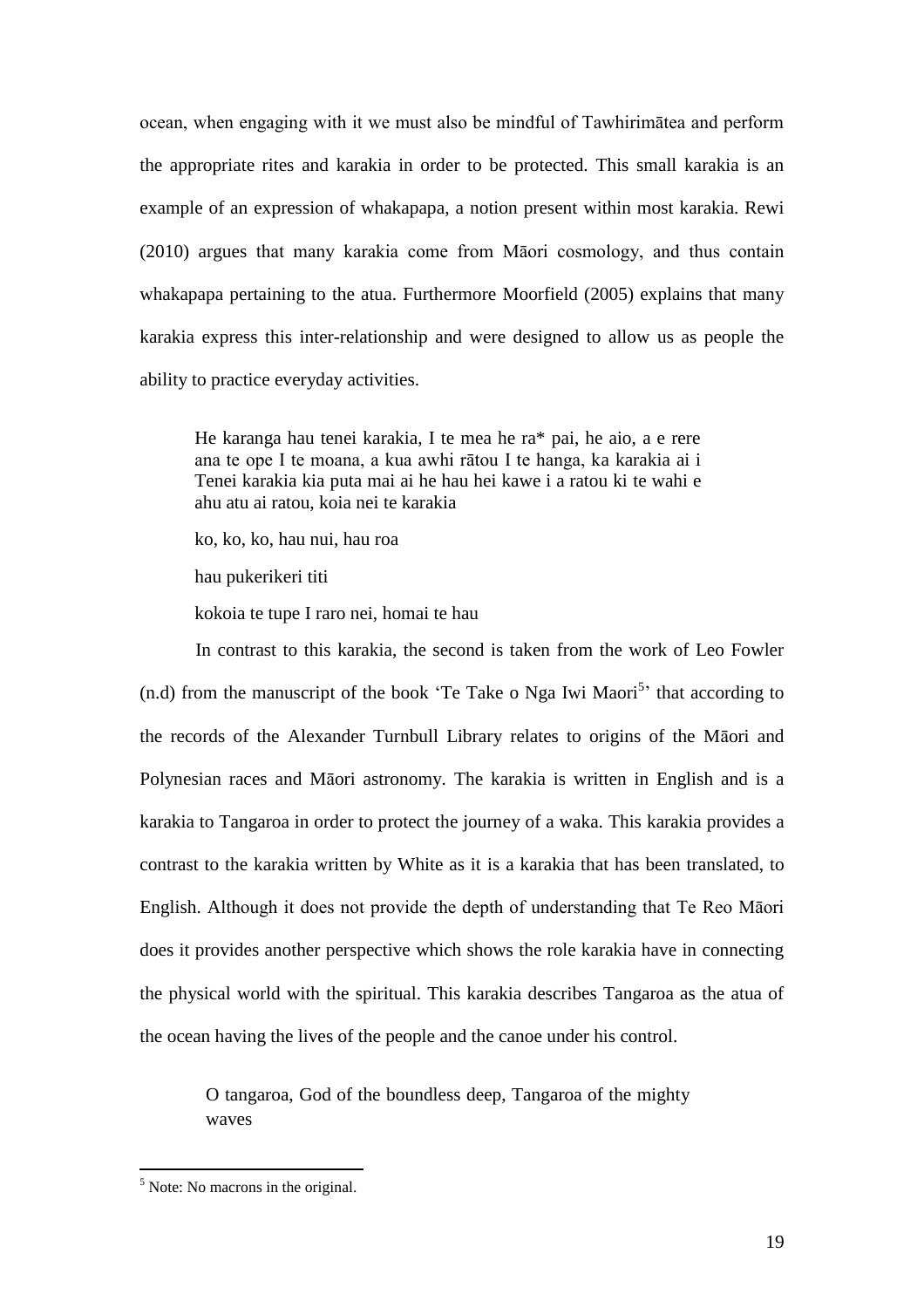and the troughs that lead down to the blackness, we place our canoe in your

hands, in your hands we place our lives.

As with the previous discussion of whakapapa, karakia is an important part of engaging with the ocean. What I have found within this small archival study is that whakapapa and karakia are intertwined. Karakia acts an expression of whakapapa wherein we are able to acknowledge our ancestors and the atua that govern each and every domain that we engage with. Furthermore within that context a number of other Māori values such as kaitiakitanga, mana, tapu, manaaki and more are also connected and upheld through a process of karakia. The information held within these karakia is rich and precious. Through viewing, understanding and analysing these karakia we are able to further understand our connection, as Māori and as Polynesians, to the ocean.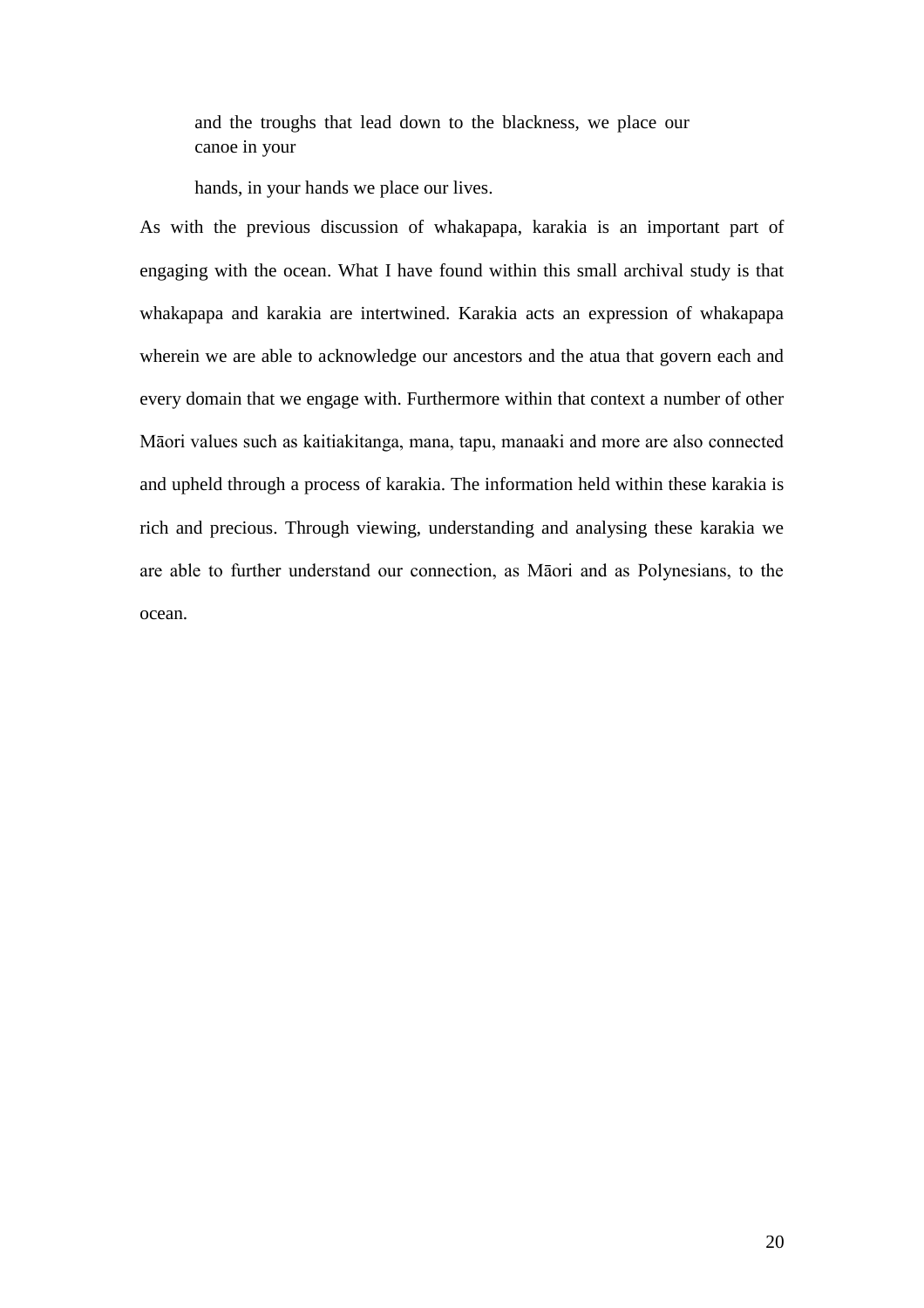# **Conclusion**

This internship has provided a valuable database of archival material pertaining to Tangaroa and Māori perspectives of the ocean. Thirty-five sources of archival material were viewed and analysed and have contributed to this final report. The key findings from this archival study were that whakapapa and karakia are prevalent themes in relation to archival material held within the Hocken and Alexander Turnbull libraries. As discussed the ocean is important and revered from a Māori perspective due to the provision of food and means of travel. Today the importance of the ocean remains the same, which underpins the need for research of this kind. The material contained within these two institutions is vast and contains valuable information about whakapapa and karakia to do with the ocean that can be used in our approach to research concerning the ocean and Tangaroa. The key themes that emerged from my analysis of the material were whakapapa and karakia. The analysis of the material identified that this whakapapa not only connects the importance of the ocean and Tangaroa to the creation narratives but also to the beliefs, understandings and people of the islands of the Pacific Ocean. Furthermore it is through karakia that we are able to engage with that whakapapa and the ancestors and atua that are kaitiaki of those realms to ensure that we will remain safe.

### **Future Implications and research directions**

The future implications of this research are a movement towards a greater understanding our people and reconnection to these stories, whakapapa and karakia around the ocean. It will reignite the close connection we have with the ocean and strengthen what we know about Tangaroa. In the immediate future this research will contribute to a database of Tangaroa related material within these institutions and further research in my own masters' research.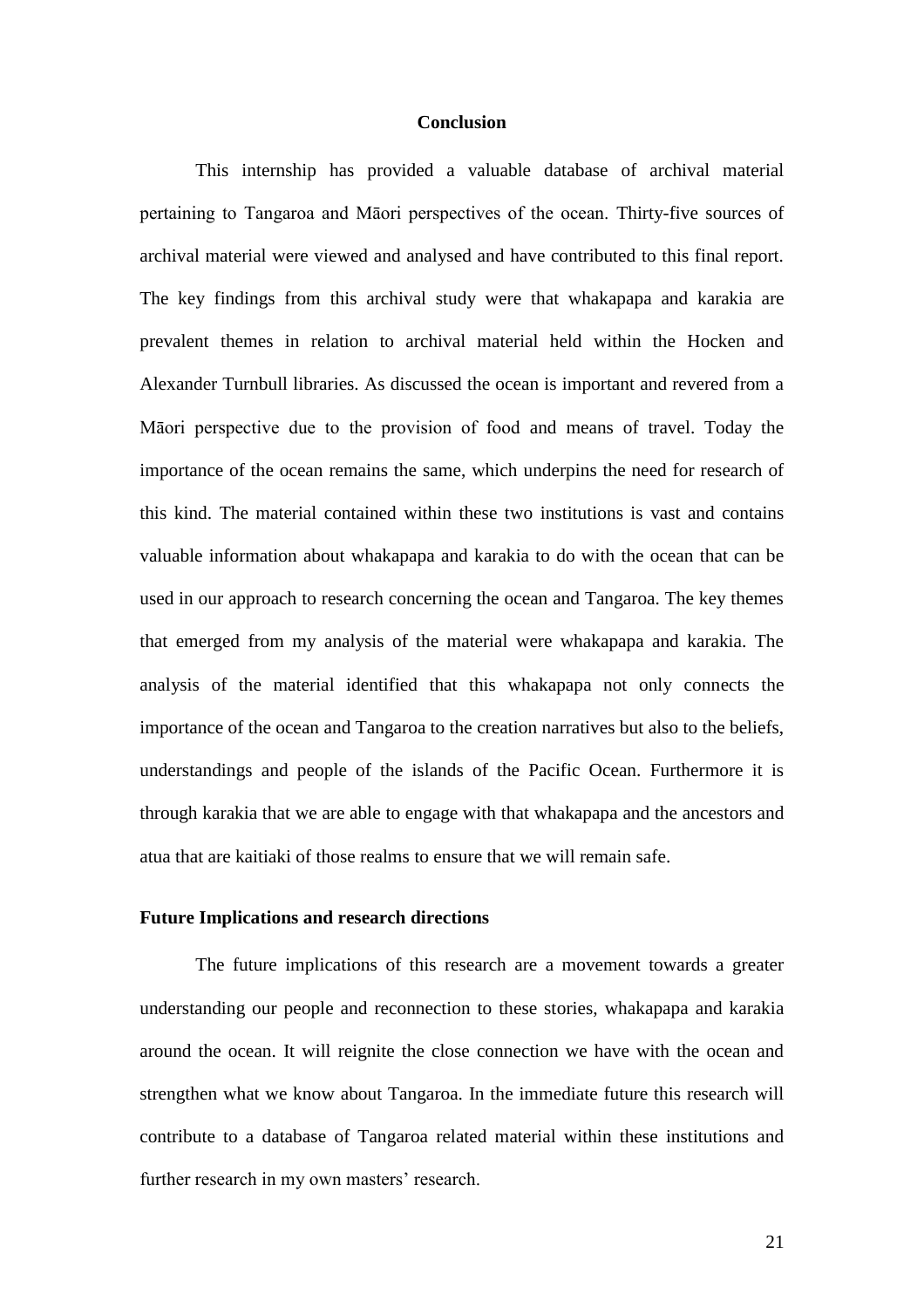As discussed within this report a number of the karakia that were found were based on waka and the journey of waka upon the ocean. It is my belief then that waka are the ideal mode or method of our reconnection to the ocean and to Tangaroa. Prior research I have completed suggests that waka are connected to Māori health and well being through shared whakapapa. However I now believe that waka are merely vessels to find our connection to the ocean. Thus this research will inform further study in this area in that we may find a valuable method in re-discovering the intrinsic connection we have to the ocean because of our whakapapa.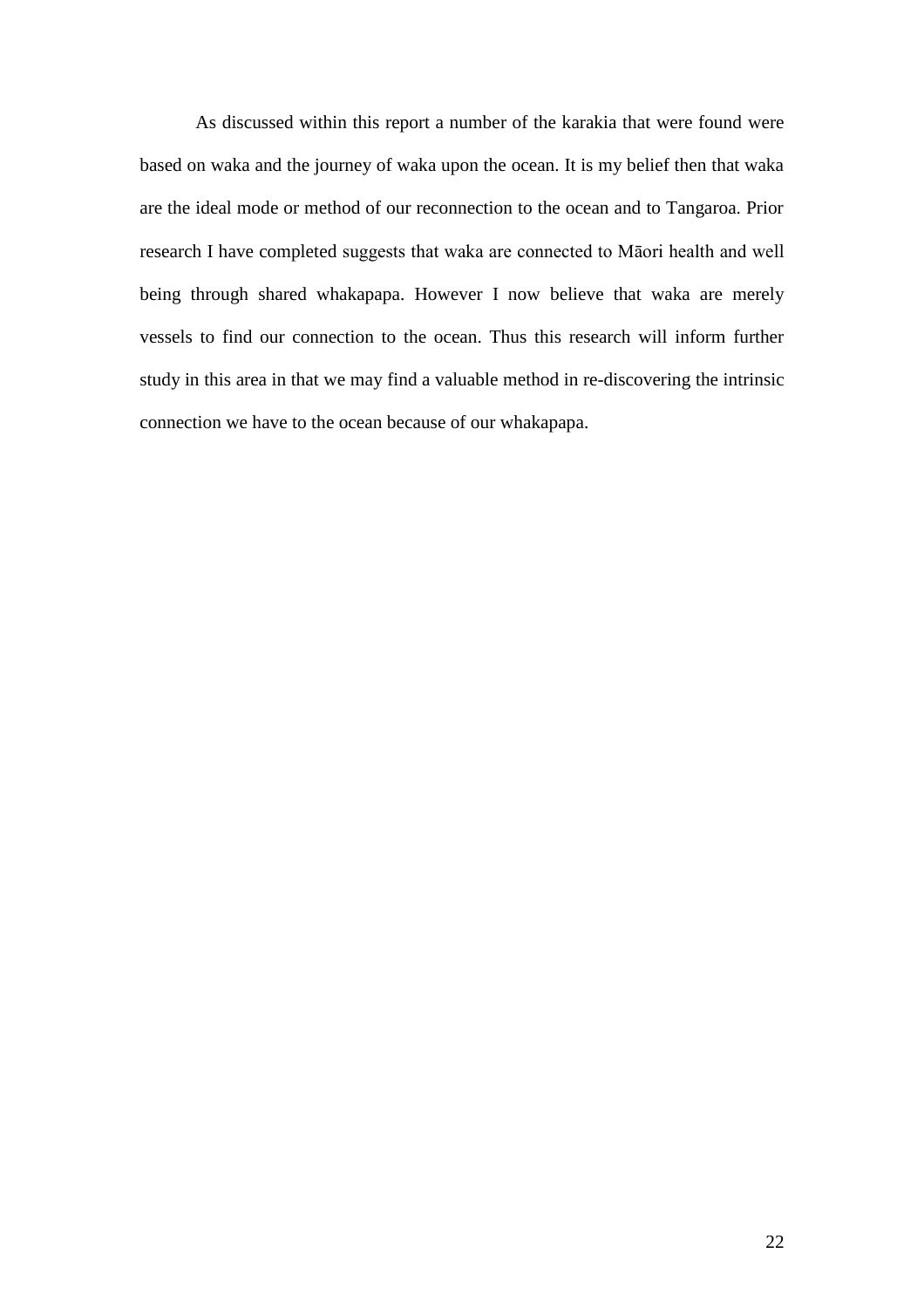# **References**

- Barlow, C. (1991). *Tikanga whakaaro: Key concepts in Māori culture* Auckland: Oxford University Press.
- Bishop, R. (1998). Freeing ourselves from neo-colonial domination in research: A Maori approach to creating knowledge. *Qualitative Studies in Education* 11(2), 199-219.
- Curnow, J. (2012). *Te Rangikaheke, Wiremu Maihi – Biography – Te Ara Encyclopedia of New Zealand*. [online] Teara.govt.nz. Available at: http://www.teara.govt.nz/en/biographies/1t66/te-rangikaheke-wiremu-maihi [Accessed 5 Mar. 2015].
- Dittmer, W. (1907). *Te tohunga*. London: G. Routledge & Sons.
- Fowler, L. (1970). *Manuscript of Te Take o Nga Iwi Maori*. [Manuscript] Hocken Library, University of Otago, Fowler, Leo, fl 1938-1972 : Papers (MS-Group-2244). Dunedin.
- Ka'ai, T.M., & Higgins, R. (2004). Te Ao Māori a Māori world-view. In Ka'ai, T. M Moorfield,. J. C, Reilly, M. P. J. & Mosley, S. (Eds.), *Ki te Whaiao. An Introduction to Māori Culture and Society.* (pp. 13-25). Auckland: Pearson Education.
- Marsden, M. (2003) *The Woven Universe: selected writings of Rev. Māori Marsden*, In Royal C (ed), Estate of Rev. Māori Marsden; Otaki,
- Moorfield, J. C. (2003). Te Aka Online Māori Dictionary, available at: [http://www.maoridictionary.co.nz/.](http://www.maoridictionary.co.nz/)
- Moorfield. J. (2005). Karakia. Te Aka Mäori-English, English-Mäori dictionary and index, available at:

[http://Mäoridictionary.co.nz/Mäori/index.cfm?dictionaryKeywords=karakia&n=1&id](http://mäoridictionary.co.nz/Mäori/index.cfm?dictionaryKeywords=karakia&n=1&idiom=&phrase=&proverb=&loan) [iom=&phrase=&proverb=&loan.](http://mäoridictionary.co.nz/Mäori/index.cfm?dictionaryKeywords=karakia&n=1&idiom=&phrase=&proverb=&loan) [Accessed 28 Feb. 2015]

Pihama, L, Smith, K, Taki, M & Lee, J 2004, A literature review on Kaupapa Maori and Maori education pedagogy, Critical success factors for effective use of eLearning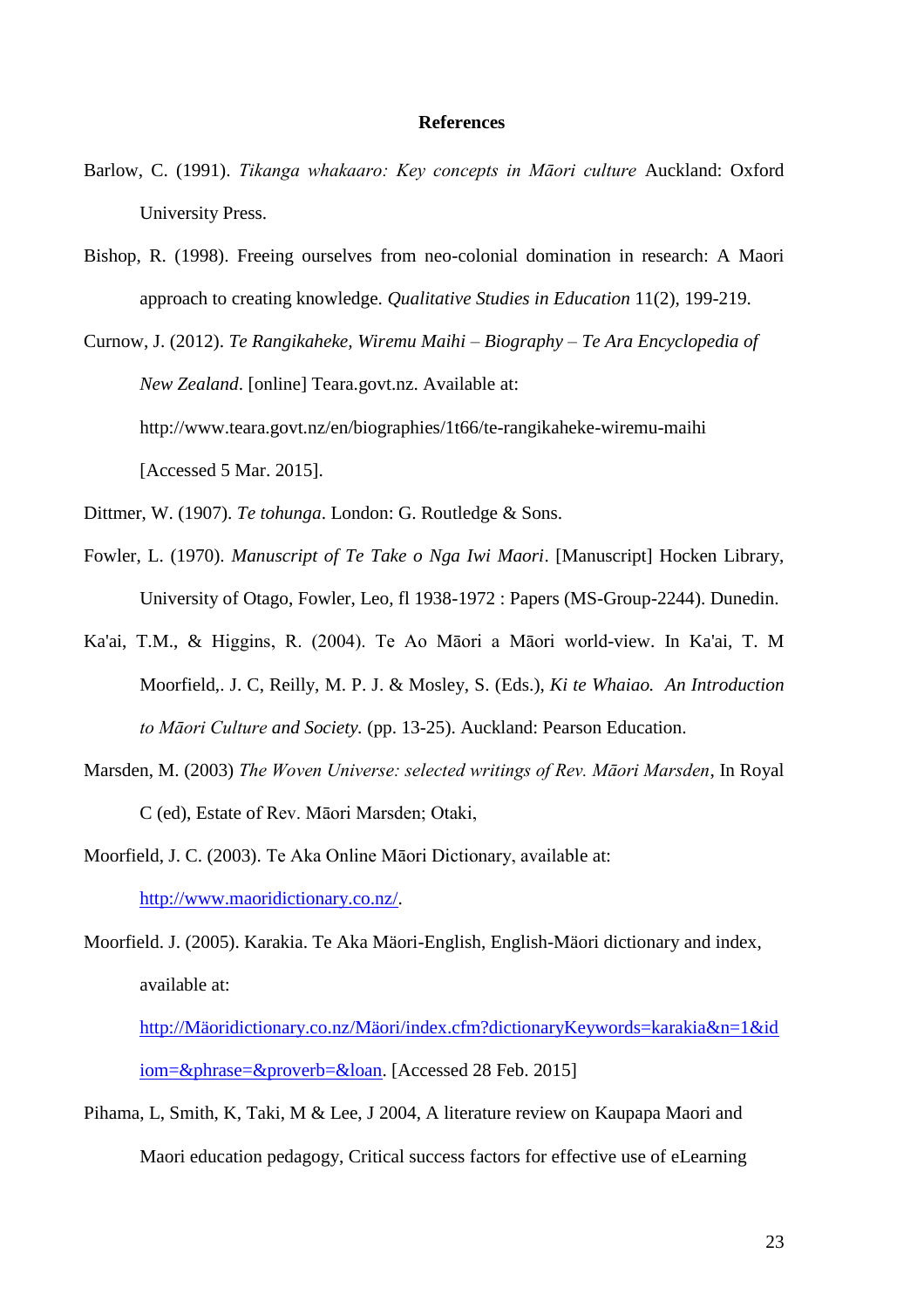with Maori learners (ITPNZ), Institutes of Technology and Polytechnics of New Zealand, Wellington.

- Reilly, M.P.J. (2004). Te tīmatanga mai o ngā atua: Creation narratives. In T.M. Ka'ai, J.C. Moorfield, M.P.J. Reilly & S. Mosely. (Eds.) *Ki te Whaiao: An Introduction to Māori Culture and Society* (pp. 1-12). Auckland: Pearson Education,.
- Rewi, P. (2010). Whaikōrero: The world of Mäori oratory, Auckland: Auckland University Press.
- Roberts, M. (2013). Ways of seeing Whakapapa, SITES: New Series, Vol 10, Nº1, 2013
- Royal, C. (2012). Tangaroa the sea, Te Ara the Encyclopedia of New Zealand online, available at: [http://www.TeAra.govt.nz/en/tangaroa-the-sea](http://www.teara.govt.nz/en/tangaroa-the-sea) [Accessed 5 Mar. 2015]
- Ruataki Ltd, & Ngā Pae o te Māramatanga. (n.d). Methodology. Rangahau Website, available at: [http://www.rangahau.co.nz/methodology/.](http://www.rangahau.co.nz/methodology/) [Accessed 5 Mar. 2015]

Shirres, M. (1997). *Te Tangata: The Human Person*: Accent Publications.

- Smith, L. T. (1999). *Decolonizing methodologies: Research and indigenous peoples*. Dunedin: University of Otago Press.
- Smith, L.T., & Reid, P. (2000). Māori research development. Kaupapa Māori research principles and practices. A literature review. Auckland: International Research Institute for Māori and Indigenous Education and Te Roopū Rangahau Hauora a Eru Pomare.

Tēmara, T. (2007). Tangaroa. *Wharekura*, 1(81), pp. 2-32.

Tiramōrehu, M. (1987). Te Waiatatanga mai o te Atua. South Island traditions recorded by Matiaha Tiramōrehu. In M. van Bellekom & R. Harlow (Eds.), *Te Waiatatanga mai o te Atua. South Island traditions recorded by Matiaha Tiramōrehu.* Christchurch: Canterbury Maori Studies.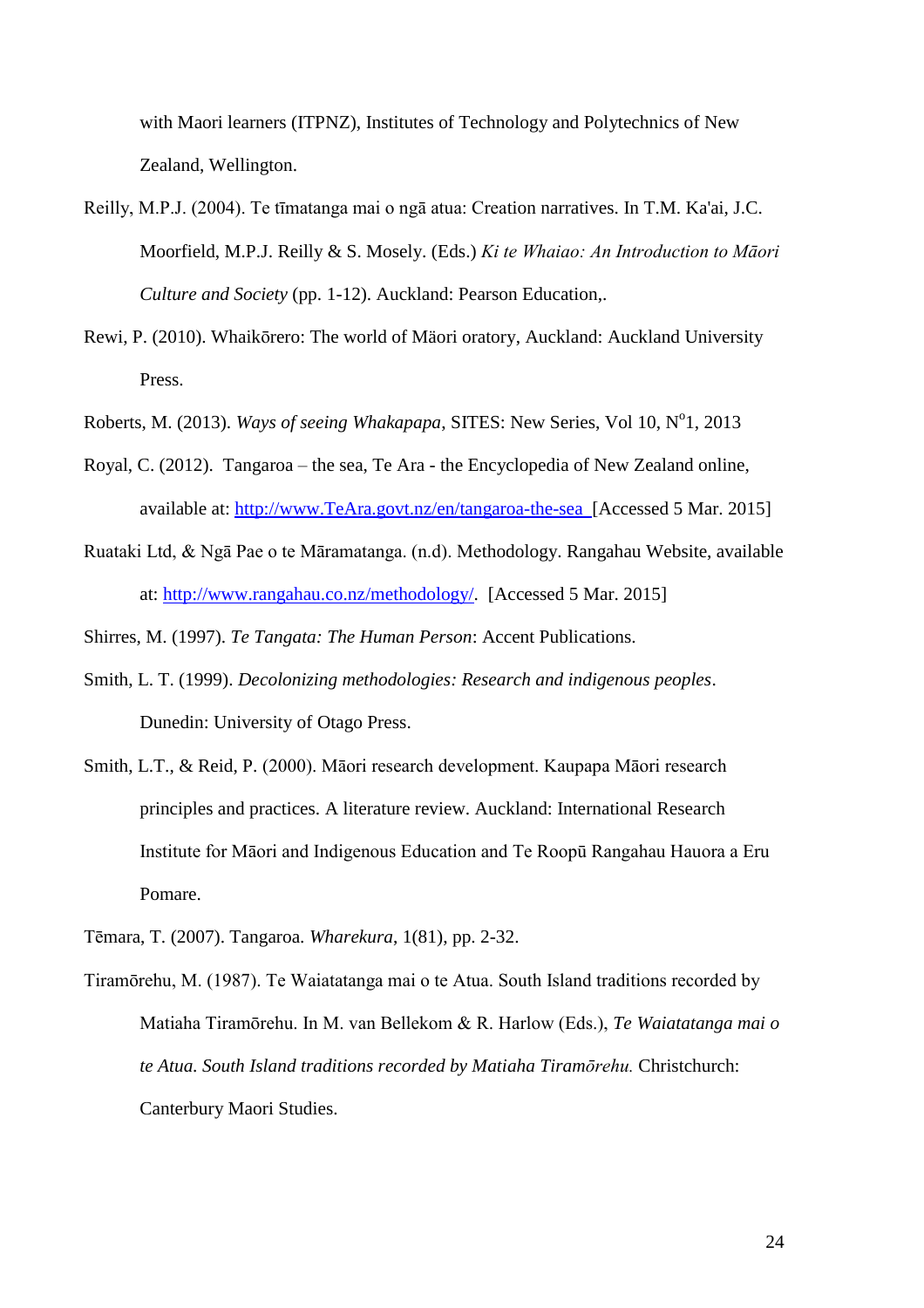- Walker, R. (1990). *Ka Whawhai Tonu Mātou*; *Struggle Without End*. Auckland: Penguin Books.
- Walker, S., Eketone, A., & Gibbs, A. (2006). An Exploration of Kaupapa Maori research, its principles, processes and applications. *International Journal of Social Research Methodology*, 9(4), 331-344.
- Wareham, E. (2001). "Our Own Identity, Our Own Taonga, Our Own Self Coming Back": Indigenous Voices in New Zealand Record-Keeping. *Archivaria*, *1*(52).
- Whitcombe, C. (1898). *Tangaroa, the creation of the universe*. [Manuscript] Hocken Library, University of Otago, Polynesian Society: Records (MS-Group-0677). Dunedin.
- White, J. (n.d.). *Aspects of Maori life - Aua moana*. [Manuscript] Hocken Library, University of Otago, White, John, 1826-1891: Papers (MS-Papers-0075). Dunedin.
- Willig, C. (2014) Intepretation and Analysis In *The SAGE handbook of qualitative data analysis*. Flick, U., Metzler, K. and Scott, W. (Eds.). Sage; London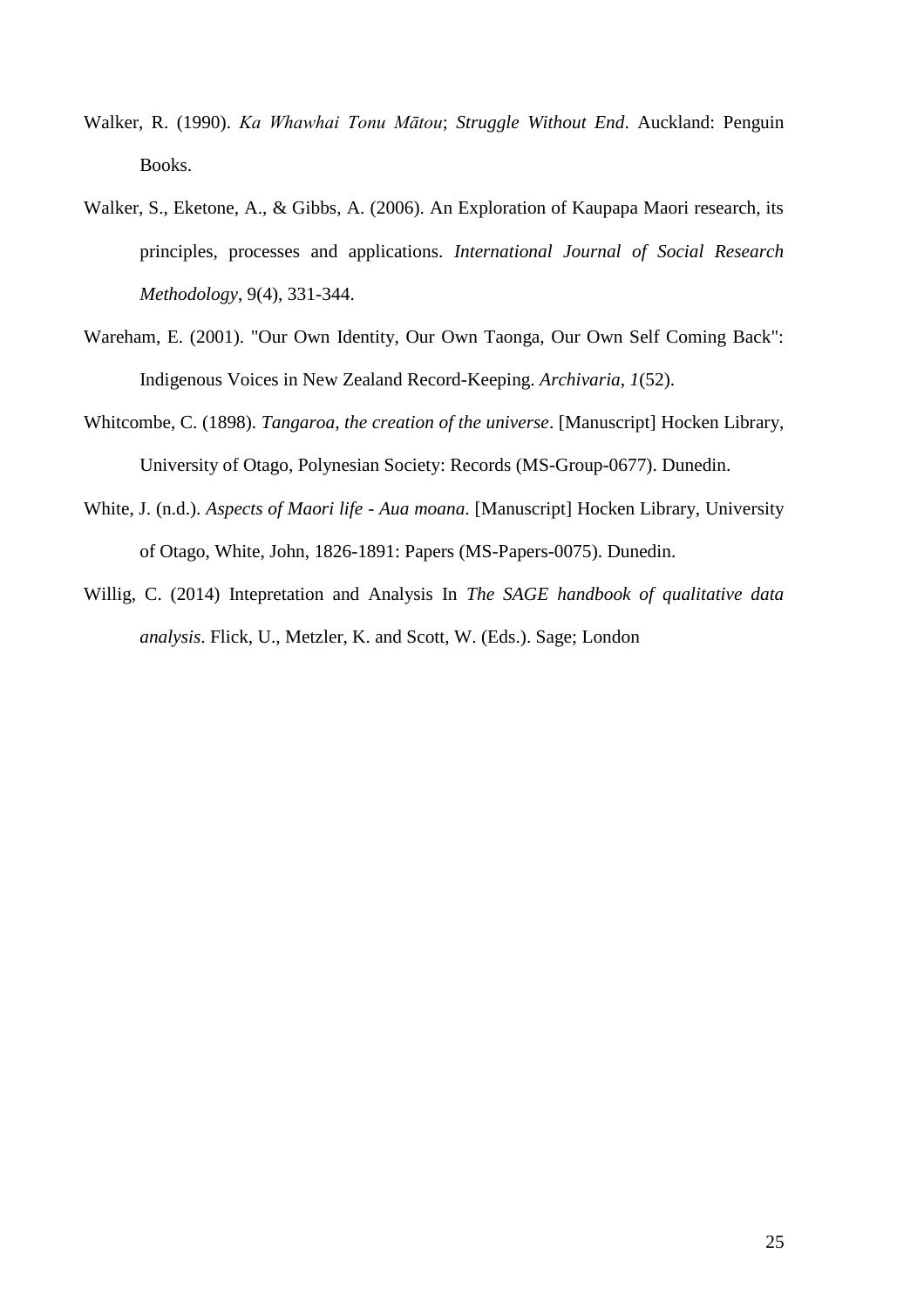| Appendix A |
|------------|
|------------|

| <b>Key Search Areas</b>          | Key words                      |
|----------------------------------|--------------------------------|
| Tangaroa                         | Names, whakapapa               |
| Ocean currents & tides           | Taitimu, Taipari, Tai-hakahaka |
| Winds                            | Hau-rāwhiti, Hau-nui, Hau-roa, |
| Place names                      |                                |
| Waka (Building & Types)          |                                |
| Atua                             | Associated with the ocean      |
| <b>Mammals</b>                   | Tohora, Mako, Paikea           |
| Fish                             |                                |
| Birds (sea-birds)                | Toroa, Ruakapunga              |
| Fishing                          | Hooks, nets, rope              |
| Creatures                        | Koura, Pāpaka                  |
| <b>Stars/Navigational Points</b> | Autahi, Te Pae Mahutonga       |
| Kaitiaki                         |                                |
| Kohatu                           |                                |
| Pūrakau                          | Related to Tangaroa            |
| Karakia                          |                                |
| Navigation                       |                                |
| Clouds                           |                                |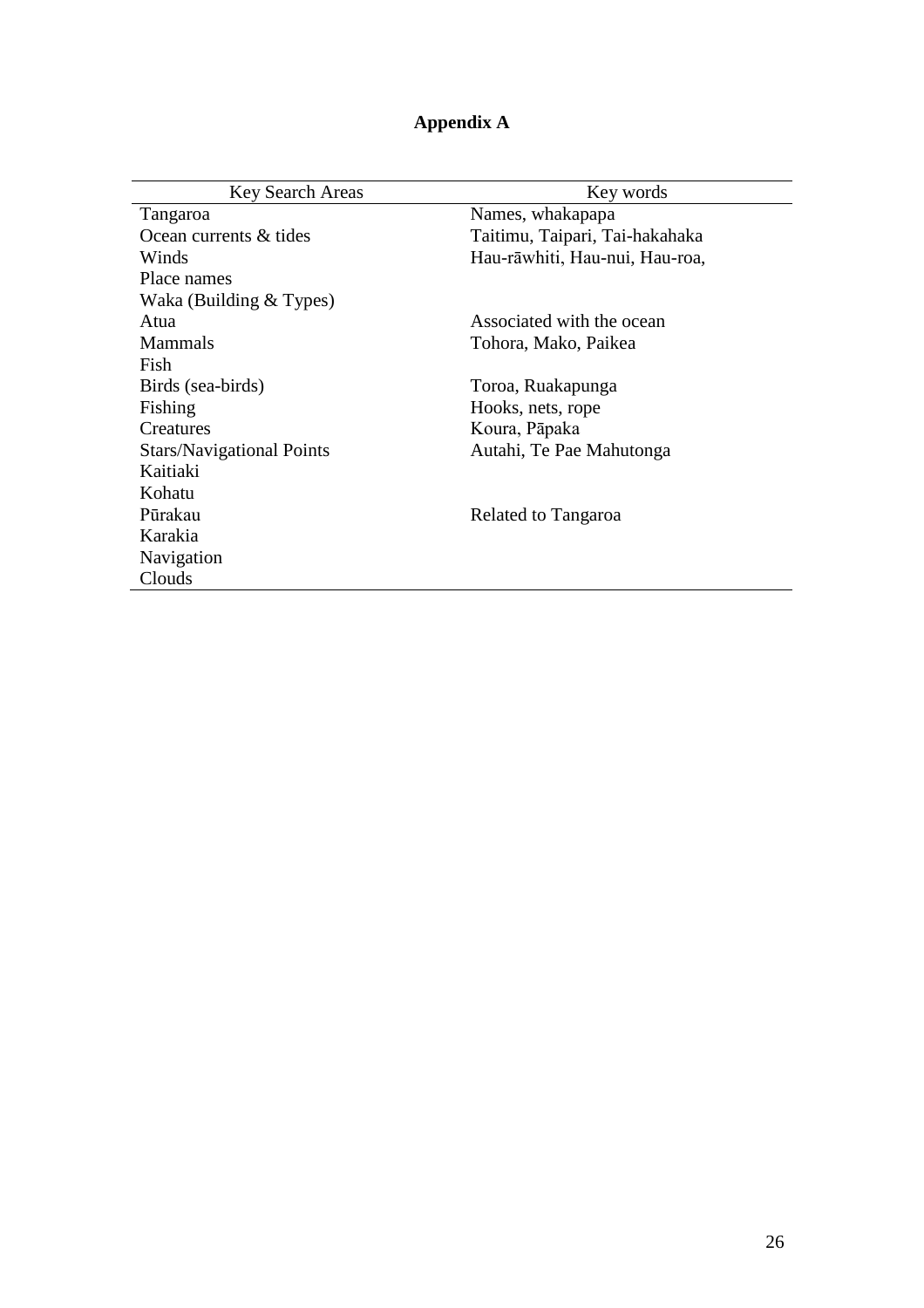# **Glossary**

| <b>Ahuatanga</b> | way, aspect, characteristic                     |
|------------------|-------------------------------------------------|
| atua             | god                                             |
| hapū             | sub-tribe, to be pregnant                       |
| hau              | wind, vital essence, vitality                   |
| I <sub>0</sub>   | <b>Supreme Being</b>                            |
| iwi              | tribe                                           |
| kaitiaki         | guardian, custodian, minder                     |
| kaitiakitanga    | guardianship                                    |
| karakia          | prayer, incantation, ritual chant               |
| kaumātua         | elder                                           |
| kaupapa          | purpose                                         |
| kōrero           | to speak, speech, narrative, story              |
| mana             | power, authority                                |
| manaaki          | kindness                                        |
| marae            | courtyard                                       |
| mātauranga       | knowledge, wisdom                               |
| ngā              | plural of te (the)                              |
| pūrākau          | story, ancient legend                           |
| rangatira        | noble elder, chief                              |
| Tāne-Mahuta      | God of the forests and mankind                  |
| taonga           | treasure                                        |
| Taonga Tuku Iho  | Kaupapa Māori principle of Cultural Aspirations |
| tamariki         | children                                        |
| Tangaroa         | God of the ocean                                |